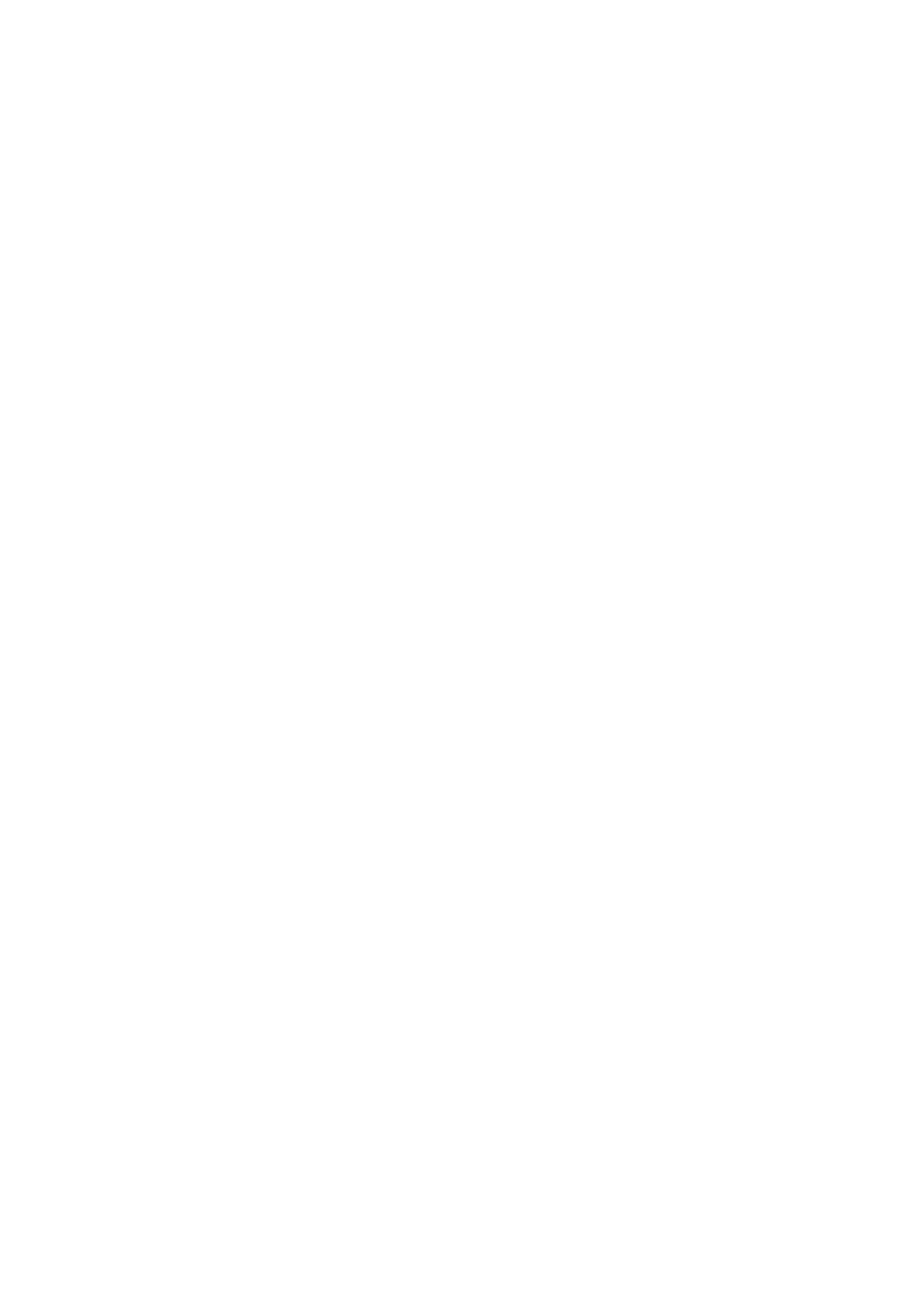# **2013 ASCOBANS Annual National Reports**

Pre-filled with answers given in 2012 National Report - please update!

This format for the ASCOBANS Annual National Reports was endorsed by the 6th Meeting of the Parties in 2009. Reports are due to be submitted to the Secretariat by 31 March of each year.

Parties are requested to use this report to provide NEW information on measures taken or actions towards meeting the objectives of the Conservation and Management Plan and the Resolutions of the Meeting of the Parties.

The 7th Meeting of the Parties in 2012 agreed to move to online reporting with immediate effect. In order to benefit fully from the opportunities for synergies among CMS Family treaties afforded by this tool, Parties decided that a runy nom the opportunities for synergies among CM3 ramny treaties anolded by this tool, rarties decided that a<br>revised national report format be developed by a small working group assisted by the Secretariat for considerat the Advisory Committee in preparation for the 8th Meeting of the Parties. While retaining the questions related only to are Advisory committee in preparation for the our meeting or the rarties. Wrille retaining to<br>ASCOBANS, it should align more closely to the format used in CMS, AEWA and EUROBATS.

## **General Information**

Name of Party › United Kingdom

Report submitted by

| Name          | Emma Rundall                                             |
|---------------|----------------------------------------------------------|
| Function      | UK ASCOBANS Coordinator                                  |
| Organization  | Department of Environment Food and Rural Affairs (Defra) |
| Address       | Nobel House, 17 Smith Square, London SW1P 3JR            |
| Telephone/Fax | +44 (0)20 7238 3351                                      |
| Email         | Emma.Rundall@defra.gsi.gov.uk                            |

#### Changes

Changes in Coordinating Authority or appointed Member of the Advisory Committee › None

#### List of National Institutions

List of national authorities, organizations, research centres and rescue centres active in the field of study and conservation of cetaceans, including contact details

› Department for Environment, Food, and Rural Affairs (Defra). Contact: Emma Rundall (Emma.Rundall@defra.gsi.gov.uk)

› Joint Nature Conservation Committee (JNCC). Contact: Eunice Pinn eunice.pinn@jncc.gov.uk (http://jncc.defra.gov.uk/)(http://incc.defra.gov.uk/)

› Centre for Environment, Fisheries and Aquaculture Science (Cefas). Contact: beatriz.roel@cefas.co.uk (http://www.cefas.defra.gov.uk/)

› Marine Management Organisation (MMO). Contact: Claire Bowers claire.bowers@marinemanagement.org.uk (https://www.gov.uk/government/organisations/marine-management-organisation)

› Natural England - http://www.naturalengland.org.uk/ Contact: enquiries@naturalengland.org.uk

› Natural Resources Wales - http://naturalresourceswales.gov.uk Contact: tom.stringell@naturalresourceswales.gov.uk

› UK Cetacean Strandings Investigation Programme (CSIP). Contact: Rob Deaville (Institute of Zoology) rob.deaville@ioz.ac.uk (http://ukstrandings.org/)

› Sea Mammal Research Unit (SMRU). Contact: Simon Northridge spn1@st-andrews.ac.uk (http://www.smru.standrews.ac.uk/)

› Whale and Dolphin Conservation (WDC), Contact: Ali Wood ali.wood@whales.org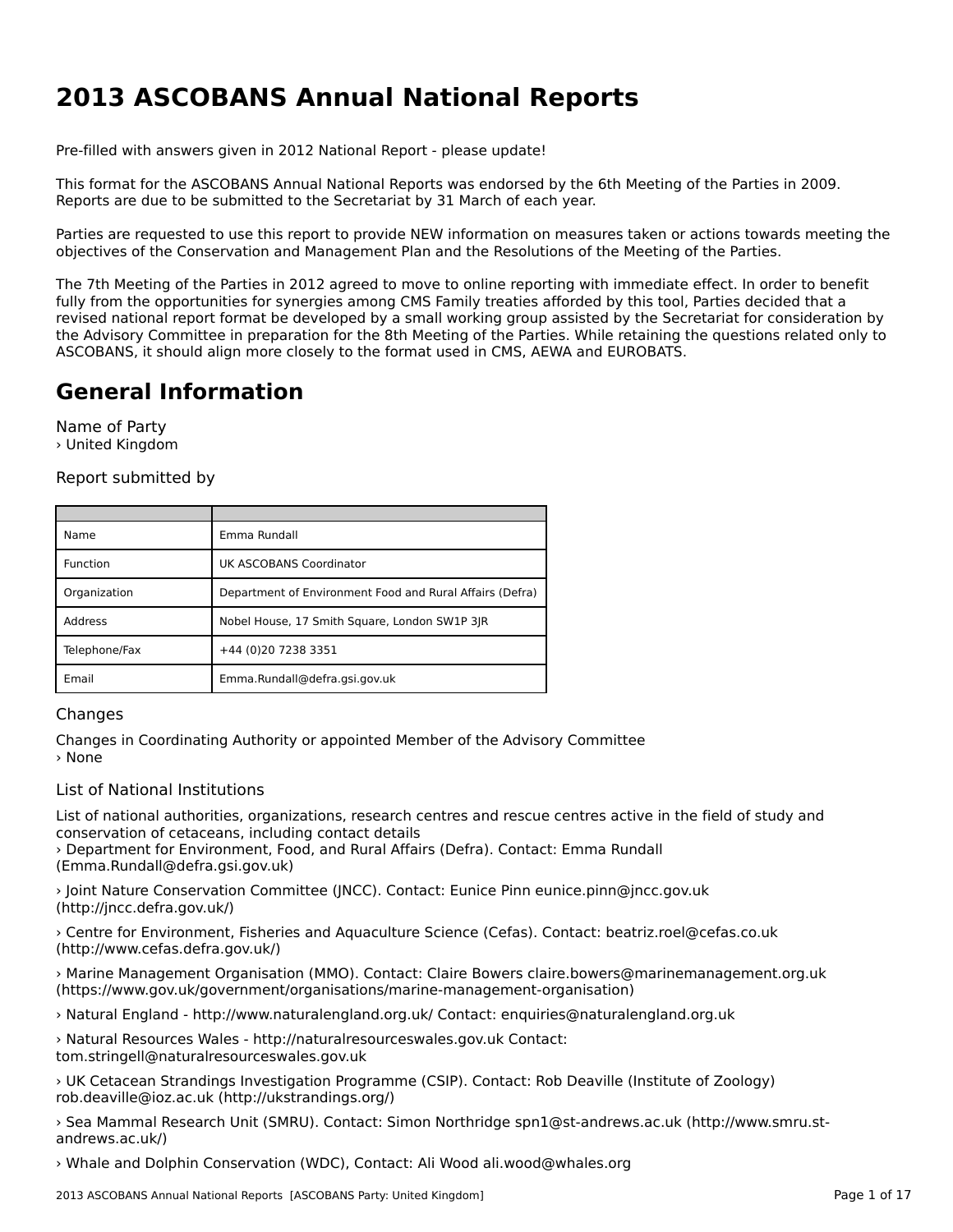› Sea Watch Foundation (SWF). Contact: Dr Peter G.H. Evans peter.evans@bangor.ac.uk. Ewyn y Don, Bull Bay, Amlwch, Isle of Anglesey LL68 9SD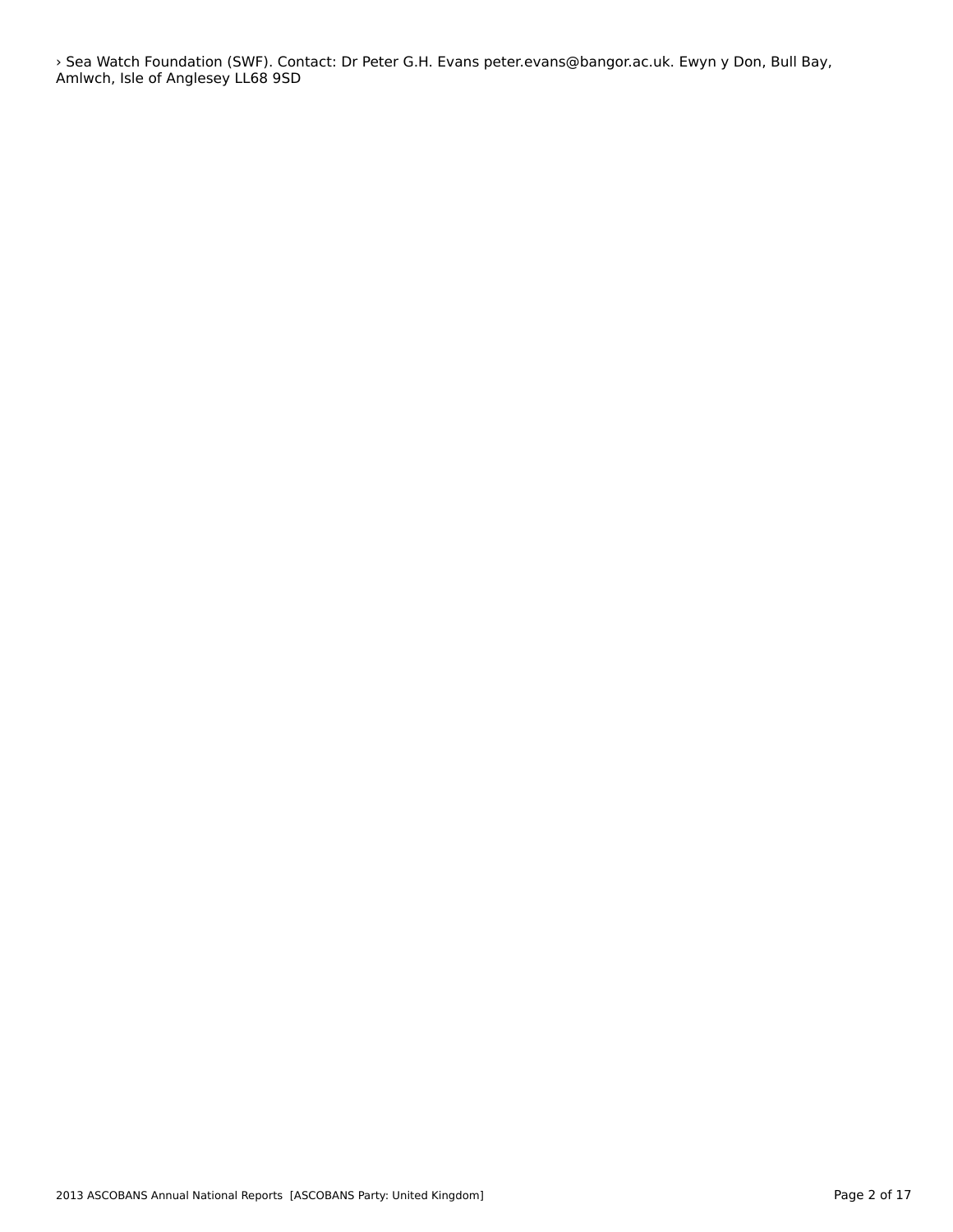## **Habitat Conservation and Management**

## **Fisheries Interactions**

Direct Interaction with Fisheries

1.1 Investigations of methods to reduce bycatch

› The two main species affected by fishing in UK waters are the harbour porpoise and the short-beaked The two main species anected by fishing in OK waters are the narbodil porpoise and the short-beaked<br>common dolphin. All Reports to the European Commission on activities conducted by the UK under Regulation 812/2004 [http://eur-lex.europa.eu/LexUriServ/LexUriServ.do?uri=OJ:L:2004:150:0012:0031:EN:PDF], and under Article 12(4) of the Habitats Directive, provide details of the monitoring work undertaken in the UK andestimates of cetacean bycatch. The most recent reports on cetacean bycatch in UK waters submitted to theEuropean Commission under the requirements of EC Regulation 812/2004 can be found on the Department for Environment Food and Rural Affairs (Defra) website

[http://randd.defra.gov.uk/Default.aspx?Menu=Menu&Module=More&Location=None&ProjectI լոււթ.*ր* առա<br>D=18535].

A dedicated cetacean bycatch monitoring programme is in place and operated by the Sea Mammal Research Unit (SMRU). Fisheries research laboratories operating fisheries observer programmes in the UK also provide onic (SMRO). Tistienes research laboratories operating insteries observer programmes in the OK also provide<br>data which are included in our assessment of cetacean bycatch. Whilst the UK observer scheme relies upon good conaborative in its with mudstry, insiemes regulations have been enacted in England and Scotland to ensure that there is also a legal obligation for skippers and owners to allow observers on board when asked to<br>do see

The principle area of concern for cetacean bycatch remains the south-western waters of the Western Channel and Celtic Sea. The situation in the North Sea remains unclear as only limited monitoring has been carried out and Cente Sea. The situation in the North Sea femants unclear as only immed monitoring has been carried.<br>Since the late 1990s. Monitoring activities are focussed on these areas and as sufficient data are compiled, since the rate 1990s. Monitoring activities are locussed on these areas<br>more robust estimates of current bycatch rates will become available.

The latest UK cetacean by-catch report for 2013 as required under EU Regulation 812/2004 suggests an increase in estimated porpoise by-catch. However, this is not primarily due to an increase in direct observations, but rather the result of the inclusion of new data this year. This estimated increase brings with it<br>observations, but rather the result of the inclusion of new data this year. This estimated increase brings a number of uncertainties which the authors note have likely led to an over-estimate of porpoise bycatch. This is therefore considered as a precautionary maximum with actual numbers likely to be much lower (full details of estimates of bycatch are given in Annex 1 of the report). However, the UK remains committed to bringing of estimates of bycatch are given in Annex 1 of the report). However, the UK remains committed to bringing In 2013, actual observer days covered 22 trips (101 days) on pelagic trawlers and 166 trips (346 days) on static gear vessels. In pelagic gears, over time, monitoring has reduced in major trawls for herring andmackerel because observations indicate bycatch is low. Instead, observer effort has switched to smaller mackerer because observations multate by calch is low. Instead, observer enot has switched to smaller<br>pelagic fisheries which have not been routinely sampled in the past. Monitoring continues at a relatively high level in the bass pair trawl fishery which has a known dolphin bycatch issue but where pinger use appears to be effective. In static gear fisheries, roughly 82% of sampling took place in the south and west of the UK be enective: in static gear insitenes, roughly 62% or sampling took place in the south and west or the ork<br>(Subarea VII), and around 18% in the North Sea (IV), again where there have been known bycatch issues. Among the static gears sampled, 25 days were categorized as drift nets and 321 as fixed nets.

Aniong the static gears sampled, 25 days were categonzed as difference and 521 as inted hets.<br>In simple terms, bycatch estimates are calculated on the basis of the number of animals observed caught per in simple terms, bycatch estimates are calculated on the basis of the number of animals observed caugh<br>fishing operation (haul), scaled up to fleet level by estimating actual fishing effort (number of hauls) and applied to the reported number of days at sea by fishery stratum. The most recent figures for 2013 estimate applied to the reported humber of days at sea by insitery stratum. The most recent ngures for 2015 estima<br>levels of porpoise by-catch by the UK fleet in UK waters to be between 1600-1900 individuals per year (18 actual observed porpoise bycatch incidents). This is significantly higher than in previous years where levels had been estimated at c800 individuals per year. However, bycatch estimates for other species have remained consistent with previous years; c320 common dolphins and c470 seals.

There are several reasons for this estimated increase in harbour porpoise bycatch. Firstly, all UK gillnet fisheries have now been included in the assessment, whereas in previous years estimates were only included fisheries fisheries have now been included in the assessment, whereas in previous years estimates were only included<br>for those fisheries where sufficient sampling had been undertaken. Extrapolation of observed bycatch rates to for those insitenes where sufficient sampling had been undertaken. Extrapolation or observed by catch is<br>all peripheral areas and the assumptions made relating to fishing effort introduces a greater degree of an periprieral areas and the assumptions made relating to itshing enort introduces a greater degree or<br>uncertainty into the 2013 estimates. It is also likely that bycatch has been overestimated in some areas, notably ICES area VIId where observed bycatch rates remain lower than other Area VII sub-areas. Secondly, porpoise bycatch rates may have actually increased in some areas over the past decade – although the trend is difficult to quantify at this time.

Thirdly, by-catches have been observed in some fisheries (e.g. drift nets and light gillnets for flatfish such as sole) that were not previously seen due to a lower sampling frequency. These métiers were excluded from sole, that were not previous estimates.

### › Efforts to reduce bycatch

During 2013, investigations on methods to reduce bycatch have focussed on the continued monitoring and testing of acoustic deterrent devices (ADDs), or 'pingers'. The SMRU has continued to monitor the bycatch of common dolphins in the bass pair trawl fishery, which is using DDD pingers on a voluntary basis. Bycatch rates in this fishery continue to remain at very low levels compared with historic rates prior to the adoption of pingers. The SMRU has also continued to monitor the use of DDDs in the offshore gillnet fleet that operates in pingers. The Simol has also continued to monitor the use of DDDs in the orishole gilliet heet that oper<br>the South West of England in order maintain an overview of longer term effects of pingers on cetacean bycatch rates and seal depredation levels in these fisheries. A new pinger model (Fishtek 'banana pinger') was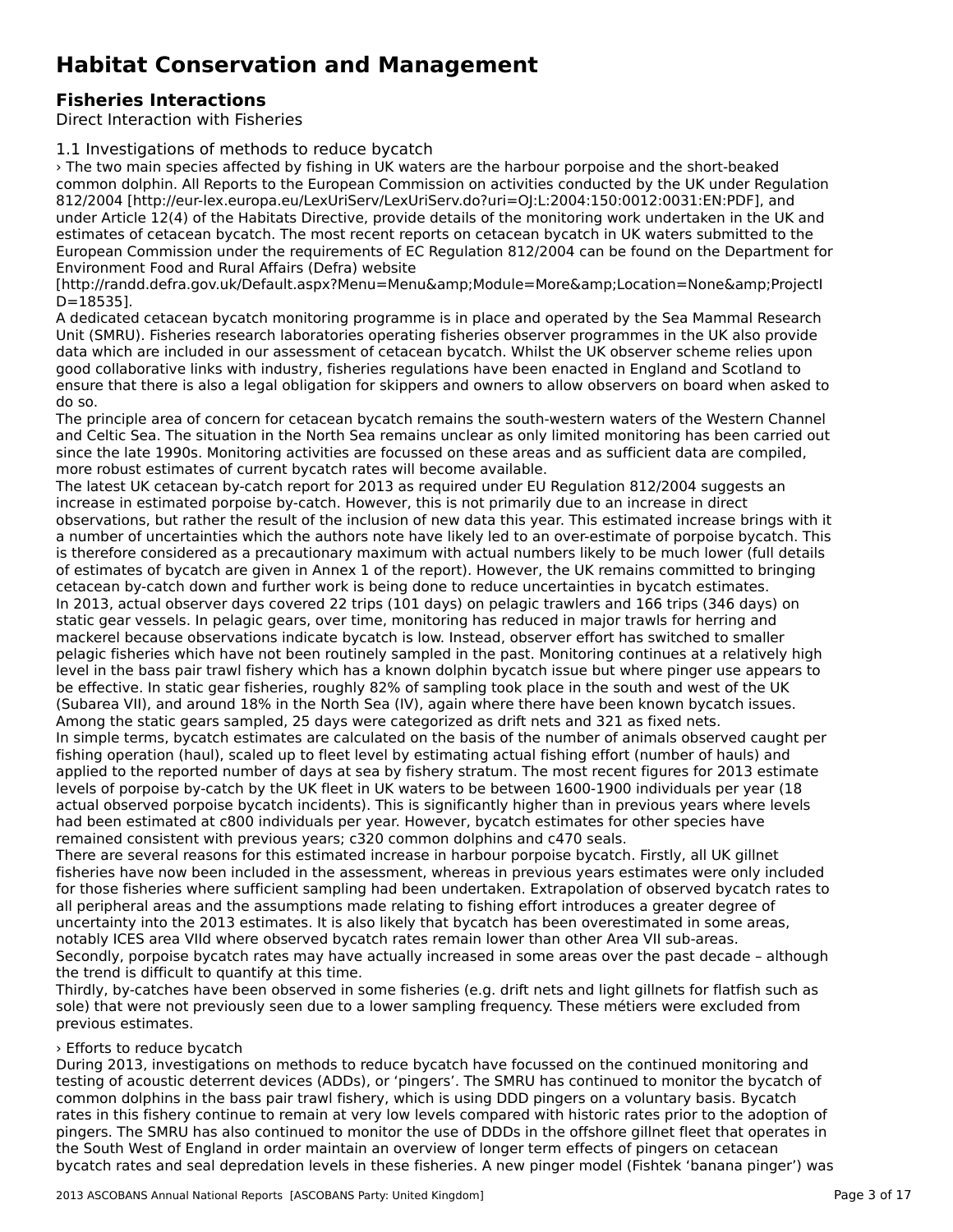also tested by the Cornwall Wildlife Trust in conjunction with Fishtek and local fishermen from the inshore fleet also tested by the Comwall whalle must in Conjunction with his<br>during 2013. The results of this on-going work can be found at

http://www.cornwallwildlifetrust.org.uk/livingseas/dolphin\_pinger\_trial

A number of research projects have been carried out by the Scottish Government, including a recent project A number of research projects have been carried out by the Scottish Government, including a recent project<br>that concluded at the end of 2013 entitled 'Evaluating and assessing the relative effectiveness of non-lethal measures, including Acoustic Deterrent Devices (ADDs), on marine mammals'. The aim of this project was to carry out a comprehensive literature and data review on the capabilities of current and developing non-lethal measures for deterring marine mammals. This should help answer questions on design, effectiveness, best practice and impacts of these devices on marine mammals. The final report will be available later in 2014 however further details on this and other cetacean bycatch avoidance research undertaken by the Scottish Government can be found at http://www.scotland.gov.uk/Topics/marine/marineenvironment/species/19887/20826.

### 1.2 Implementation of methods to reduce bycatch

› The UK continues to fully implement and enforce Council Regulation (EC) 812/2004 through the use of acoustic deterrent devices attached to fishing nets. Implementation (EC) 012/2004 unough the use of the regulation in the UK has involved acoustic deterrent devices attached to itshing nets. Implementation or the regulation in the OK has lifvor<br>close liaison with the industry and ongoing monitoring and support to aid compliance. This has been led primarily by the MMO. Enforcement of the regulation at sea (via pinger detection units) and at the quayside is primarily by the MMO. Embreement of the regulation at sea (via pinger detection units) and at the quayside is<br>carried out by MMO officers, the Marine Scotland Compliance and Enforcement Unit, and the Royal Navy, and has included inspections on vessels from other member states. Further information can be found at http://www.marinemanagement.org.uk/fisheries/monitoring/regulations\_cetaceans.htm

#### 1.3 Other relevant information

Other relevant information, including bycatch information from opportunistic sources › Additional information on potential incidents of bycatch is also provided through necropsies carried out under the UK Cetacean Strandings Investigation Programme (CSIP).

## 1.4 Report under EC Regulation 812/2004

Please provide the link to your country's report under EC Regulation 812/2004.›

,<br>http://randd.defra.gov.uk/Default.aspx?Menu=Menu&amp;Module=More&amp;Location=None&amp;ProjectID =18535

#### **Reduction of Disturbance**

### 2.1 Anthropogenic Noise

Please reference and briefly summarise any studies undertaken

› Most marine construction or development activities generating noise (i.e. piling) require the developer to apply for consent and carry out the necessary assessments e.g. Environmental Impact Assessments (EIA), apply for consent and carry out the necessary assessments e.g. Environmental impact Assessments (EIA),<br>Appropriate Assessments (AA) under the Habitats Directive. The Marine Management Organisation (MMO) is responsible for most marine licensing in UK offshore waters and inshore English waters. In Scottish inshore waters Marine Scotland are the licencing body, in Welsh inshore waters it is Natural Resources Wales, and in Northern Ireland inshore waters it is the Department of Environment Northern Ireland (DOENI) . [https://www.gov.uk/how-marine-licensing-works]

Noise mitigation measures may be required where there is a risk that the activity may disturb or harm cetaceans, including the need for Marine Mammal Observers, soft start piling, and cessation of piling activity when cetaceans are present. As disturbance of cetaceans cannot be eliminated entirely as part of these when cetaceans are present. As urstandance or cetaceans cannot be emminated entirely as part or these<br>projects, this mitigation is designed to reduce it to acceptable levels considered to not be detrimental to maintaining their conservation status. Relevant guidance can be found on the UK government website. [https://www.gov.uk/oil-and-gas-offshore-environmental-legislation]

The MMO also has a voluntary notification system for seismic surveys occurring in English waters, so that we The MMO also has a voluntary houncation system for seismic surveys occurring in English waters, so that where a record of these activities taking place and can make assessment of any disturbance this may cause and suggest implementation of mitigation measures as appropriate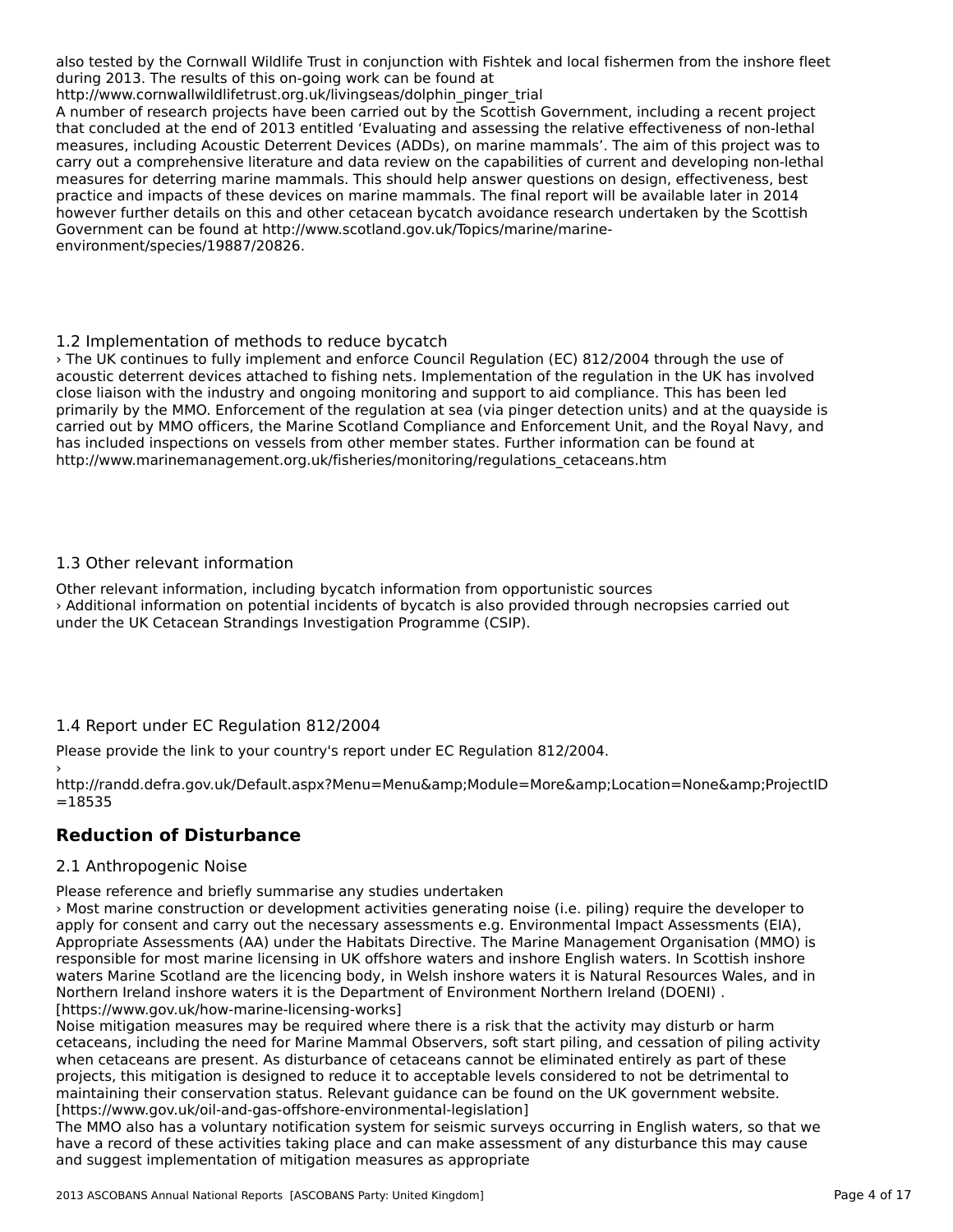[http://www.marinemanagement.org.uk/protecting/wildlife/geophysical.htm].

The UK is also required to meet obligations on impulsive sounds and ambient noise under the Marine Strategy The OK is also required to fileet obligations on impulsive sounds and ambient noise under the marine Stra<br>Framework Directive (MSFD). The UK published the first part of its Marine Strategy as required under the Directive in December 2012. This contains the characterisation of Good Environmental Status (GES) and associated targets and indicators in UK waters. Part two of the UK Marine Strategy outlining UK monitoring programmes was published in July 2014. The final part of the UK marine Strategy, programmes of measures programmes was published in july 2014. The linal part of the OK manne Strategy, programmes of measures<br>necessary to achieve GES, will be consulted on during early 2015. Further information on implementation of the MSF in the UK can be found on the UK government website

[https://www.gov.uk/government/policies/protecting-and-sustainably-using-the-marine-

environment/supporting-pages/implementing-the-marine-strategy-framework-directive]. Further information on the implementation of the MSFD in Europe can be found on the European Commission website on the implementation of the M31D in Europe can be found on the European Commission website<br>[http://ec.europa.eu/environment/marine/eu-coast-and-marine-policy/implementation/reports\_en.htm]. To meet our obligations under the MSFD for marine noise the UK has been developing a noise registry which will capture and store records of impulsive sounds in the UK marine environment. This will aid regulators and which capture and store records of impulsive sounds in the OK manne environment. This will ald regulators and industry in providing a clear picture of the distribution in space and time of noise generating activities and

neip the OK to assess whether it is delivering GLS.<br>The UK also continues to actively engage more widely on noise issues within Europe. The UK is currently Vice The OK also continues to actively engage more widely on holse issues within Europe. The OK is currently virtually<br>Chair of OSPAR (Oslo and Paris Conventions for the protection of the marine environment of the North-East Atlantic) and within this Convention is the Chair of the Biodiversity Committee (BDC) which considers cetaceans more generally. The UK also plays an active role in the ICG-MSFD which helps improve regional MSFD coordination and in the EIHA (Environmental Impacts of Human Activities) Committee which considers the impacts of marine noise and is currently developing guidance for Contracting Parties on options for noise mitigation measures.<br>mitigation measures.

The UK also co-chairs the EU Technical Sub Group on underwater noise (EU TSG-Noise) with the Netherlands.The ok also co-chairs the Lo Technical 300 Group on underwater holse (Lo T3G-Noise) with the Netherland<br>This group continues to provide advice to Member States on implementing the noise aspects of the MSFD. This group continues to provide advice to member states on implementing the holse aspects of the morp.<br>The UK Underwater Sound Stakeholder continue to meet twice per year, providing an opportunity for industry, nne ok onderwater Sound Stakeholder continue to meet twice per year, providing an opportunity for mudstry,<br>non-government organizations and other interested stakeholders to engage directly with Defra and Ministry of non-government organizations and other interested stakeholders to engage directly with Defra and Ministry<br>Defence (MoD) to discuss emerging issues and exchange information on the impacts of noise in the marine environment. These discussions have helped drive the development of a real-time alert procedure for naval training operations, enabling local information on unusual cetacean sightings, e.g. the presence of a species group closer to shore than is usual, to be incorporated into the training schedule and for operations to be group croser to snore t<br>relocated if necessary.

The National Physical Laboratories, on behalf of the UK, continues to lead in the development of underwater nne waddriar Friysicar Laboratones, on behan of the OK, continues to lead in the development of underwat<br>noise standards via the British Standards Institute Committee. Engagement in the International Standards noise standards via the British Standards institute committee. Engagement in the international Standards<br>Organisation [ISO] Sub-Committee within ISO TC43 (SC3 title: "Underwater Acoustics") continues to be considered a priority. This ISO TC43 sub group will cover "Standardization in the field of underwater acoustics (including natural, biological, and anthropogenic sound), including methods of measurement and assessment of the generation, propagation and reception of underwater sound and its reflection and scattering in the or the generation, propagation and reception or underwater sound and its renection and scattering in the<br>underwater environment including the seabed, sea surface and biological organisms, and also including all anderwater environment including the seabed, sea surface and biological organisms, and also including an<br>aspects of the effects of underwater sound on the underwater environment, humans and marine aquatic life."

• New guidance on marine European Protected Species has been published in Scotland: The Protection of Marine European Protected Species from Injury and Disturbance. Guidance for Scottish Inshore Waters. http://www.scotland.gov.uk/Topics/marine/marine-

environment/species/19887/20813/epsguidance?refresh=0.6352101364748239

• A Protocol for Implementing the Interim Population Consequences of Disturbance (PCoD) Approach: The Frotocol for implementing the interim Population Consequences of Disturbance (PCOD) Approach.<br>Quantifying and Assessing the Effects of UK Offshore Renewable Energy Developments on Marine Mammal Populations. J Harwood, S King, R Schick, C Donovan and C Booth. 2014. Marine and Freshwater Science Vol 5 No 2, Published by Marine Scotland Science. ISSN: 2043-7722.

http://www.scotland.gov.uk/Resource/0044/00443360.pdf

• Use of Deterrent Devices and Improvements to Standard Mitigation during Piling. Research Summary. Offshore Renewables Joint Industry Programme (ORJIP). http://www.carbontrust.com/media/416650/orjipproject-4-phase-1-summary-report.pdf

• Assessing the Potential Impact of Oil and Gas Exploration Operations on Cetaceans in the Moray Firth. Paul Thompson, Kate Brookes, Line Cordes, Tim Barton, Barbara Cheney & amp; Isla Graham. 2013. University of Thompson, Kate Brookes, Line Cordes, Tim Barton, Barbara Cheney & amp; Isla Graham. 2013. University of

Aberdeen.<br>https://www.gov.uk/government/uploads/system/uploads/attachment\_data/file/261936/Moray\_Firth\_Final\_Rep ort\_-\_November\_2013.pdf

• Short-term disturbance by a commercial two-dimensional seismic survey does not lead to long-term displacement of harbour porpoises. Thompson PM, Brookes KL, Graham IM, Barton TR, Needham K, Bradbury G, Merchant ND. 2013. Proc R Soc B 280: 20132001. http://dx.doi.org/10.1098/rspb.2013.2001

• What caused the UK's largest common dolphin (Delphinus delphis) mass stranding event? Jepson P.D., Deaville R., Acevedo-Whitehouse K., Barnett, J., Brownlow A., Brownell Jr, R.L., Clare F.C, Davison N.C., Law R.J., Loveridge J., Macgregor S.K., Morris S., Murphy S., Penrose R., Perkins M.W., Pinn E., Seibel, H., Siebert, U.,<br>Loveridge J., Macgregor S.K., Morris S., Murphy S., Penrose R., Perkins M.W., Pinn E., Seibel, H., Siebert, U. effect of the 6000 minutes in the effect of the commitment A.A. and remaindez A. 2015. FL05 ONL 6(4).<br>- COOL - Jei 10.131 from Journal Cococa e60953. doi:10.1371/journal.pone.0060953.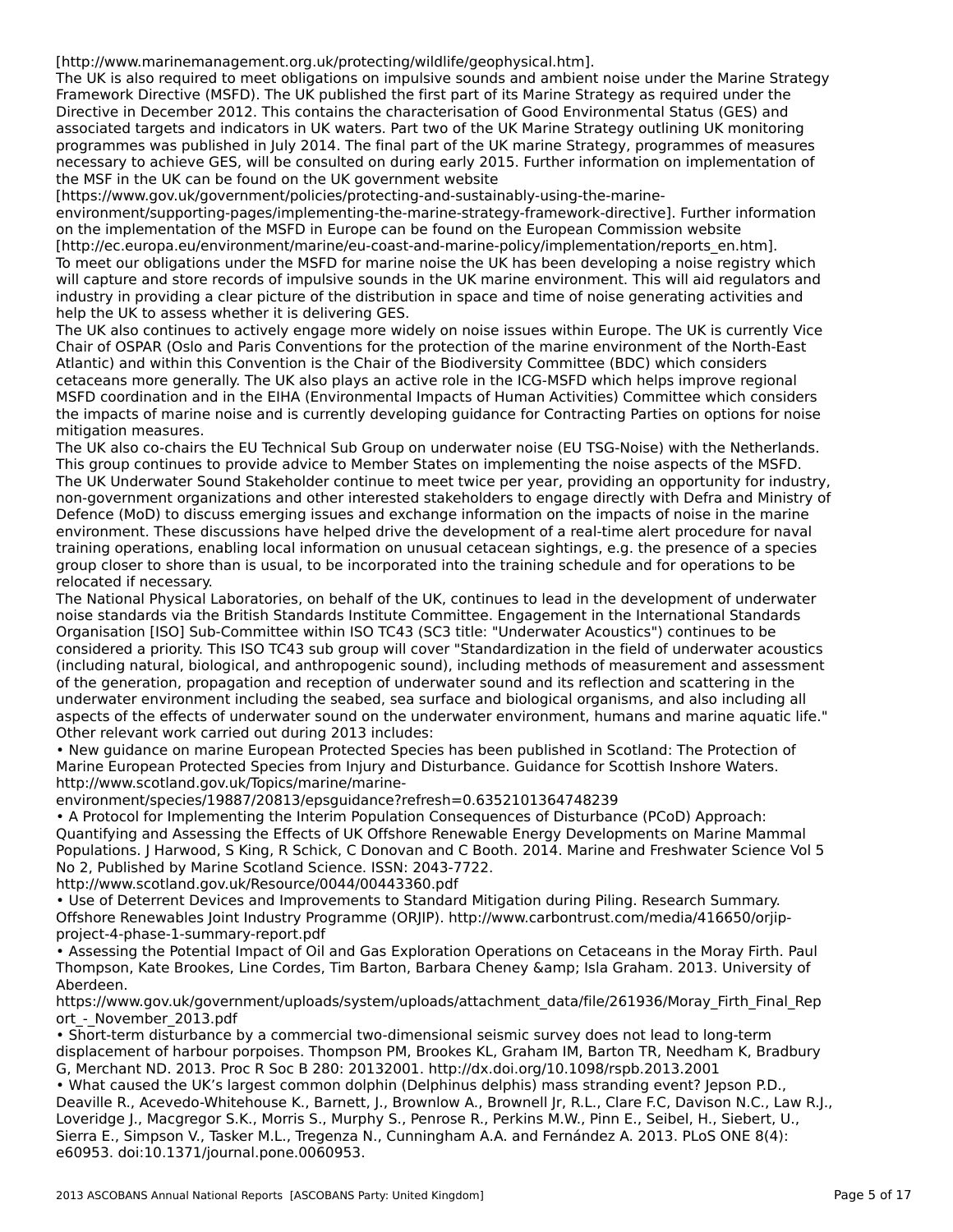#### http://www.plosone.org/article/info%3Adoi%2F10.1371%2Fjournal.pone.0060953

• Marine Renewable Energy: A Global Review of the Extent of Marine Renewable Energy Developments, the **Thall Developme Technologies and Possible Conservation Implications for Cetaceans. 2013. Whale and Dolphin**<br>Developing Technologies and Possible Conservation Implications for Cetaceans. 2013. Whale and Dolphin Conservation (WDC). http://uk.whales.org/sites/default/files/wdc-marine-renewable-energy-report.pdf • A JNCC contract will report in Autumn 2014 on the potential effects of seismic surveys on cetaceans. The report will analyse data from Marine Mammal Observer reports, submitted as part of the consenting regime<br>report will analyse data from Marine Mammal Observer reports, submitted as part of the consenting regime for any seismic surveys within the United Kingdom Continental Shelf (UKCS), analysing data from 1994- 2010. The work will build on earlier analysis of Marine Mammal Observer reports (e.g. Stone and Tasker, 2006), but<br>The work will build on earlier analysis of Marine Mammal Observer reports (e.g. Stone and Tasker, 2006), but The work will build on earlier analysis of Marille Marilliai Observer reports (e.g. Storie and Tasker, 2000), b<br>will allow for longer term analysis of potential effects of seismic activities on cetaceans, as well as genera will allow for foriger term analysis or potential effects of seising the theories of the implementation of the JNCC seismic quidelines

trends in the implementation of the jived seismic guidelines<br>(http://jncc.defra.gov.uk/pdf/JNCC\_Guidelines\_Seismic%20Guidelines\_August%202010.pdf) throughout this time period.

## 2.2 Ship Strike Incidents

Please list all known incidents and provide information separately for each

|                                            | Incident 1                                                  | <b>Incident 2</b><br>Incident 3                                            |                                                      | Incident 4                                                                  | Incident 5                                           |
|--------------------------------------------|-------------------------------------------------------------|----------------------------------------------------------------------------|------------------------------------------------------|-----------------------------------------------------------------------------|------------------------------------------------------|
| Date                                       | 20/07/13                                                    | 20/02/13                                                                   | 24/05/13                                             | 13/06/13                                                                    | 21/07/13                                             |
| Species                                    | Bottlenose dolphin                                          | Short-beaked common<br>dolphin                                             | Harbour porpoise                                     | Sowerby's beaked whale                                                      | Harbour porpoise                                     |
| Type of Injury                             | Unknown-carcass<br>couldn't be<br>retrieved for<br>necropsy | Linear incision caudal<br>peduncle; rib fractures<br>and associated trauma | Dorsal thoracic<br>haemorrhage                       | Multiple fractures and<br>associated haemorrhage<br>to upper and lower jaws | Dorsal thoracic<br>haemorrhage and<br>rib fractures  |
| Fatal Injury (Yes/No)                      | Yes                                                         | Yes                                                                        | Yes                                                  | Yes                                                                         | Yes                                                  |
| Type of Vessel (length,<br>tonnage, speed) | Unknown                                                     | Unknown-stranded<br>animal, diagnosed at<br>necropsy                       | Unknown-stranded<br>animal, diagnosed<br>at necropsy | Unknown-stranded<br>animal, diagnosed at<br>necropsy                        | Unknown-stranded<br>animal, diagnosed<br>at necropsy |
| Location (coordinates)                     | Camel estuary,<br>Cornwall, England                         | Paignton, Torbay, England                                                  | River Thames,<br>London, England                     | Droman harbour,<br>Highland, Scotland                                       | Trevose head.<br>Cornwall, England                   |
| More Information (name,<br>email)          | Rob Deaville<br>(rob.deaville@ioz.ac<br>.uk)                | Rob Deaville<br>(rob.deaville@ioz.ac.uk)                                   | Rob Deaville<br>(rob.deaville@ioz.a<br>c.uk)         | Rob Deaville<br>(rob.deaville@ioz.ac.uk)                                    | Rob Deaville<br>(rob.deaville@ioz.a<br>c.uk)         |

You have attached the following documents to this answer.

[Additional ship strike cases - UK.doc](http://cms-family-ors.unep-wcmc.org/answers/1955117/documents/487) - Additional ship strike cases (attached due to lack of space in online reporting form)

## 2.3 Major Incidents

Major Incidents Affecting Significant Numbers of Cetaceans (two or more animals)

|                  | Incident 1                            | Incident 2                              | <b>Incident 3</b>                     | Incident 4 | Incident 5 |
|------------------|---------------------------------------|-----------------------------------------|---------------------------------------|------------|------------|
| Date             | 03/03/13                              | 24/04/13                                | 12/09/13                              |            |            |
| Location         | Winterton on Sea,<br>Norfolk, England | Portmahoma<br>ck, Highland,<br>Scotland | St. Kilda, Western<br>Isles, Scotland |            |            |
| Type of Incident | Multiple stranding                    | Mass<br>stranding                       | Mass stranding                        |            |            |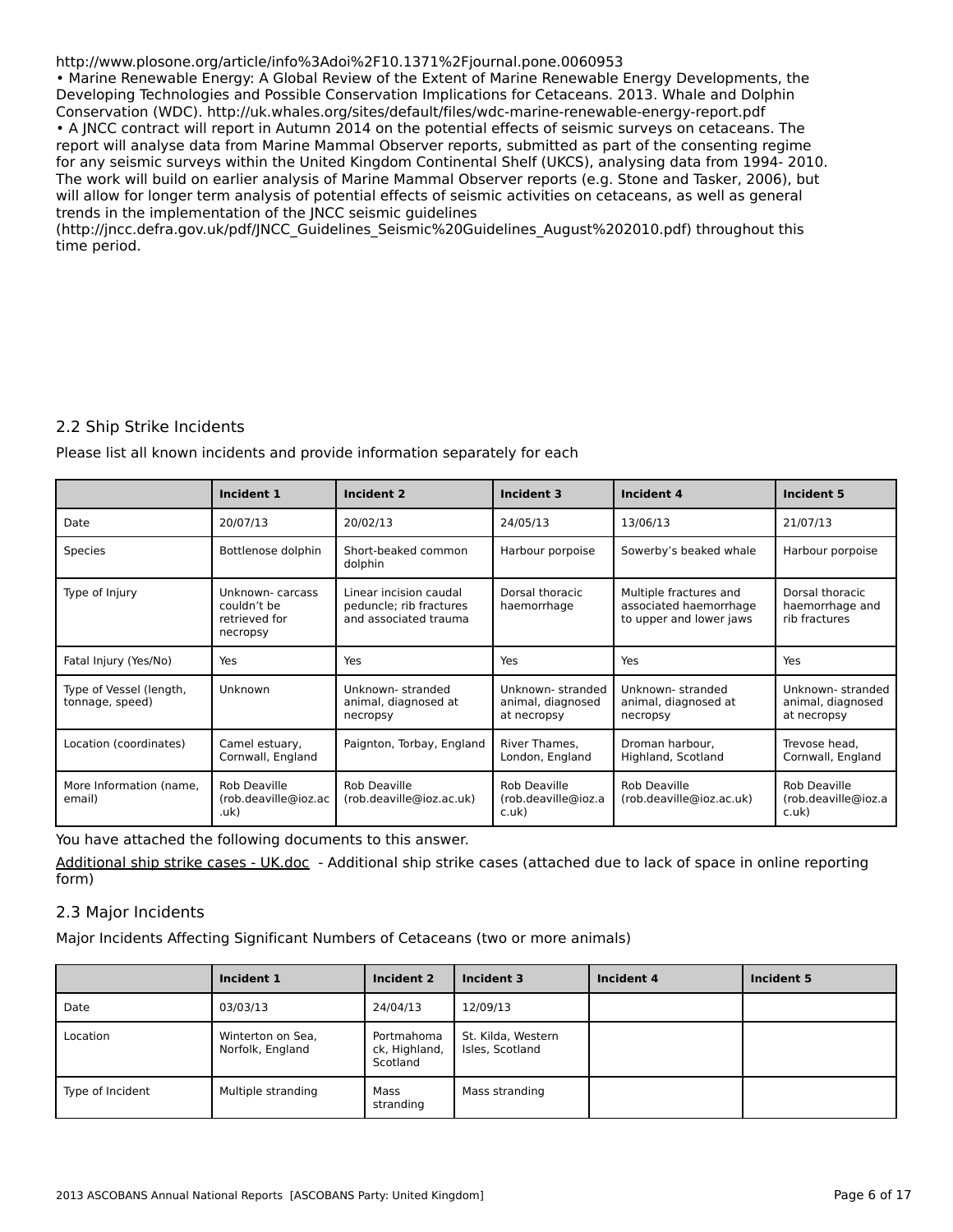| Further Information | Four freshly dead<br>harbour porpoises<br>exhibiting similar<br>traumatic lesions were<br>found dead stranded in<br>close proximity. Post-<br>mortem examination of<br>the only retrievable<br>carcass indicated<br>atypical physical trauma<br>as a probable diagnosis<br>(whether this was as a<br>result of ship strike or<br>grey seal<br>attack/scavenging<br>remains unclear). | Mass<br>stranding of<br>three long-<br>finned pilot<br>whales. Two<br>died and one<br>refloated. | Two Sowerby's<br>beaked whales live<br>stranded-the larger<br>animal died and the<br>smaller one was<br>refloated (possibly a<br>mother-calf pair). | Further information on<br>the above incidents will<br>be given in the CSIP<br>2013 annual report to<br>Defra and the Devolved<br>Administrations in the<br>UK, which will be shortly<br>published at: | http://randd.defra.gov.uk<br>/Default.aspx?Menu=Me<br>nu&Module=More&Locati<br>on=None&ProjectID=178<br>35&FromSearch=Y&Publi<br>$sher = 1 & SearchText = str$<br>andings&SortString=Proj<br>ectCode&SortOrder=Asc<br>&Paging=10#Description |
|---------------------|--------------------------------------------------------------------------------------------------------------------------------------------------------------------------------------------------------------------------------------------------------------------------------------------------------------------------------------------------------------------------------------|--------------------------------------------------------------------------------------------------|-----------------------------------------------------------------------------------------------------------------------------------------------------|-------------------------------------------------------------------------------------------------------------------------------------------------------------------------------------------------------|----------------------------------------------------------------------------------------------------------------------------------------------------------------------------------------------------------------------------------------------|
|---------------------|--------------------------------------------------------------------------------------------------------------------------------------------------------------------------------------------------------------------------------------------------------------------------------------------------------------------------------------------------------------------------------------|--------------------------------------------------------------------------------------------------|-----------------------------------------------------------------------------------------------------------------------------------------------------|-------------------------------------------------------------------------------------------------------------------------------------------------------------------------------------------------------|----------------------------------------------------------------------------------------------------------------------------------------------------------------------------------------------------------------------------------------------|

## 2.4 Pollution and Hazardous Substances

Please report on main types of pollution and hazardous substances (including source, location and observed effects on cetaceans). Please provide information on any new measures taken to reduce pollution likely to have an impact.› Work has continued since the initial UK work undertaken during 2011 to analyse 100 retrospective samples from UK-stranded harbour porpoises (2004-2008) for polychlorinated biphenyls (PCBs) at the Centre for Environment, Fisheries and Aquaculture Science (CEFAS). This initial work combined new data with older date from 1990-2008 in order to provide a near 20-year time series of data for polychlorinated biphenyls (PCBs)  $(n=540)$ , organochlorine pesticides (OC) (n=489) and brominated diphenyl ethers (BDEs) (n=415) in UKstranded harbour porpoises.

stranded harbour porpoises.<br>During 2013 CEFAS, in collaboration with the UK Cetacean Strandings Investigation Programme (CSIP), finalised analyses on a further 102 cetaceans for levels of PCB's. Samples were derived from both stranded and biopsied animals across Europe and comprised harbour porpoises (n=43), bottlenose dolphins (n=41) and and biopsied animals across Edrope and comprised narbodr porpoises (n=45), bothenose doipmiis (n=41<br>killer whales (n=18). The funding for these analyses was provided by Defra under a project entitled "Risk kiner whales (ii—10). The funding for these analyses was provided by Defra under a project entitied Thisk<br>assessment of polychlorinated biphenyl (PCB) exposure in marine top predators". The results of this work, and assessment or porychionnated orphenyr (i CB) exposure in manne top predators. The results of this work, and<br>the previous analyses carried out (including those funded under a small ASCOBANS project in 2010, reference SSFA2010-3), are now being compiled by the Institute of Zoology in a paper describing levels of PCB's in over 331A2010-3), are now being complied by the institute of 20000gy in a paper describing levels of PCB's in over<br>1000 cetaceans sampled across Europe between 1990 and 2012. This paper will be published during 2014

and will be lictuated in the flext of hational report.<br>The results show that concentrations of organochlorine pesticides, HBCD and BDEs are declining. In contrast, PCB concentrations have reached a plateau since 1997 following earlier reductions due to regulation of commercial use. Further reductions in PCB levels in UK waters are likely to take decades. Blubber PCB concentrations are still at toxicologically significant levels in many stranded harbour porpoises (Jepson et al 2005) and occur at even higher levels in UK-stranded bottlenose dolphins and killer whales (ICES 2010), mainly due to their higher trophic level in marine food chains in these top predator species. Further reductions inaliny due to their higher trophic lever in marine food chains in these top preuator species. Further reductio<br>In PCB inputs into the marine environment are undoubtedly needed to mitigate risk from PCB exposure in In FCD inputs into the manne environment are t<br>these species (ICES 2010, Law et al submitted).

In addition, during 2013, publications were produced on levels of organochlorine pesticides and chlorobiphenyls in bycaught common dolphins (Law et al. 2013a) and also on levels of alternative flame retardants in stranded harbour porpoises (Law et al. 2013b), as a result of the ongoing collaboration between CEFAS and the UK strandings programme.

• Organochlorine pesticides and chlorobiphenyls in the blubber of bycaught female common dolphins from England and Wales. Law RJ; Bersuder P; Barry J; Barber J; Deaville R; Barnett J; Jepson PD. 2013. Marine Pollution Bulletin 69: 238-242.

• Alternative flame retardants, Dechlorane Plus and BDEs in the blubber of harbour porpoises (Phocoena phocoena) stranded or bycaught in the UK during 2008. 2013. Law, R.J., Losada, S., Barber, J.L, Bersuder, P., phocoena) stranded or bycadgift in the OK during 2000. 2013. Law, K.J., Lt<br>Deaville, R., Brownlow, A., Penrose, R. and Jepson, P.D. Envi. Int. 60 81-88.

#### 2.5 Other Forms of Disturbance

Please provide any other relevant information, e.g. relating to recreational activities affecting cetaceans. › The Marine Management Organisation (MMO) is the enforcing body in the marine environment for wildlife legislation, and their remit includes disturbance offences. Educational training, focussing on legislation and regisiation, and their remit includes disturbance oriences. Ludcational training, focussing on regislation are<br>offences, has been carried out by the MMO around the coast in areas where disturbance activities are an issue. Enforcement action for disturbance offences can be taken by police or MMO where evidence allows. Wildlife licences are issued for certain activities which may cause disturbance to cetaceans in order to control and monitor these activities, and to minimise any disturbance these may cause so as not to be of negative and monitor these activities, and to minimitse any disturbance these may cause so as not to be or negative<br>impact. These licences contain conditions that must be adhered to and can be enforced by MMO. Separate but impact. These licences contain conditions that must be adhered to and can be e<br>similar provisions are in place in Scotland and administered by Marine Scotland.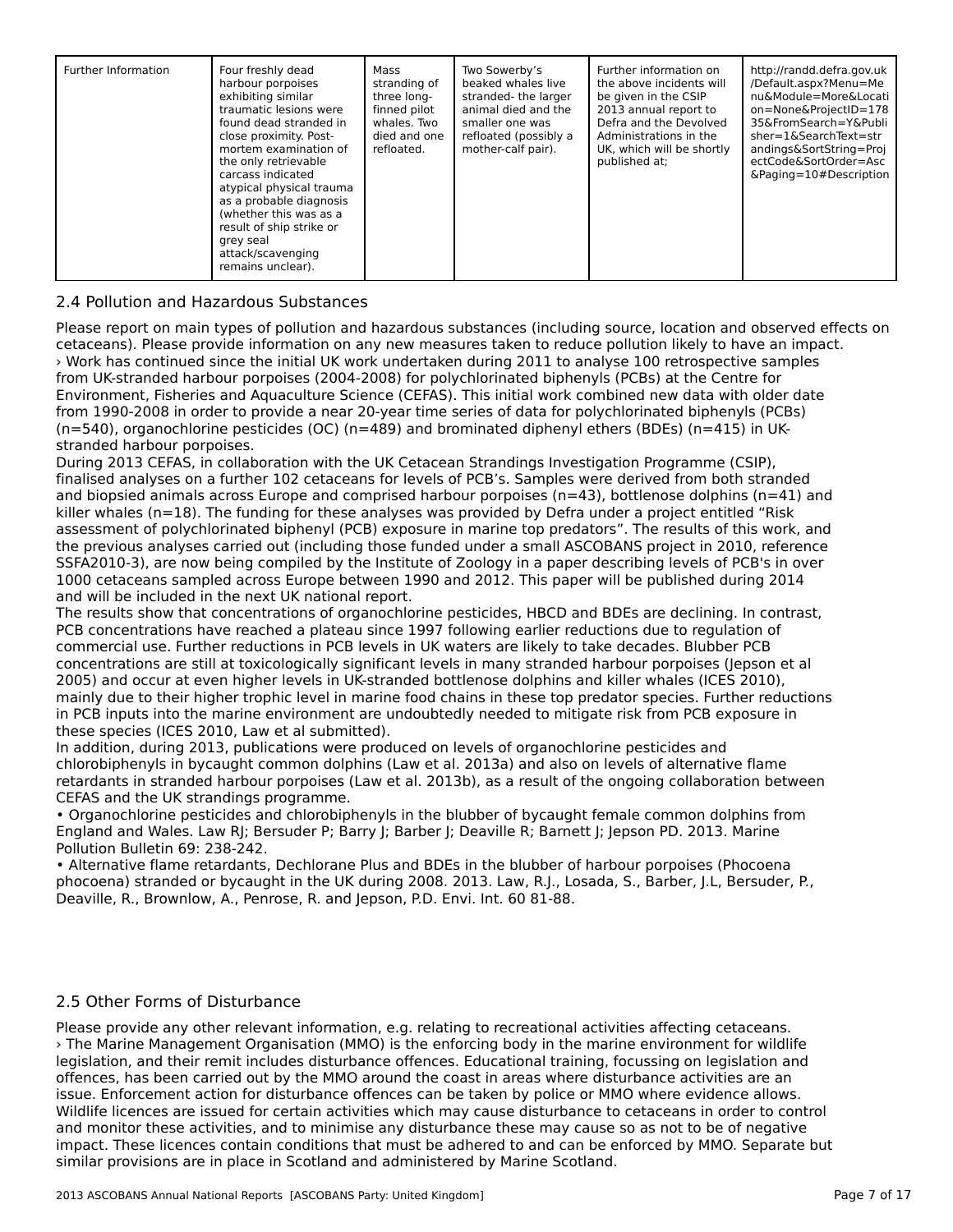As a wildlife licensing authority, the MMO makes assessments on wildlife licence applications to ensure that As a whalle licensing authority, the wivio makes assessments on whalle licence applications to ensure<br>any activity permitted under a licence is not detrimental to the Favourable Conservation Status of the any activity permitted under a licence is not detrimental to the ravourable conservation status or the<br>population of a species, and that there are no other suitable alternatives. Any wildlife licences issued to allow the disturbance of cetaceans will seek to minimise this disturbance through conditions placed on the licence. For example a wildlife licence issued for scientific purposes will limit the number if interactions with a local populations and require appropriate vessel manoeuvring during activity undertaken under licence and<br>populations and require appropriate vessel manoeuvring during activity undertaken under licence and requires end of licence reports to be submitted on activity undertaken.

requires end or licence reports to be submitted on activity undertaken.<br>The MMO is part of the Cornwall Marine Wildlife Group which has established a disturbance register so incidents in the South West of England can be reported and recorded as well as being forwarded to the relevant enforcement authorities as necessary (the Police and MMO). A coastal code of conduct to reduce relevant emortement additiontles as necessary (the Ft<br>disturbance of marine species has also been created.

http://www.cornwallwildlifetrust.org.uk/livingseas/cornwall\_marine\_and\_coastal\_code

nttp.//www.comwanwildlifetrust.org.uk/ilvingseas/comwail\_manne\_and\_coastar\_code<br>Disturbance of cetaceans and an incident resulting in the death of a calf have been associated with some inappropriate vessel activities in the South West of England. The MMO swiftly responded to this problem and has since provided follow up action by creating additional educational material.

http://www.marinemanagement.org.uk/news/news/130722.htm

ntip://www.mamiemanagement.org.uk/news/news/150722.html<br>The MMO also chairs the Partnership for Action Against Wildlife Crime (PAW) Marine Wildlife Working Group, which seeks to coordinate the enforcement of marine wildlife crime, including disturbance offences, under the which seeks to coordinate the emorgement of marine whalle chine, including distdi-<br>relevant wildlife legislation. This group includes enforcement authorities and NGOs. http://www.marinemanagement.org.uk/protecting/wildlife/paw.htm

› There is growing evidence that bottlenose dolphins may be affected by recreational activities within Cardigan Bay, West Wales, including within Cardigan Bay SAC. Abundance (from line transect surveys) within cardigan bay, west wales, including within cardigan bay SAC. Abdiluatice (nonfilme transect surveys) with<br>the SAC has declined since 2006 but it remains difficult to attribute a decline to any one cause; an inverse the SAC has decimed since 2000 but it remains dimedit to attribute a decime to any one cause, an inverse<br>relationship between vessel numbers and dolphin encounter rates has been suggested; and in areas with high vessel traffic, social structure appears to be disrupted and whistle characteristics altered (Pierpoint et al., vesser tranic, social structure appears to be uisrupted and whishe characteristics altered (Fierpollit et al.,<br>2009; Veneruso &amp; Evans, 2012a; Richardson, 2012; Thompson, 2012; Feingold &amp; Evans, 2013).

› Feingold, D. and Evans, P.G.H. (2014) Bottlenose Dolphin and Harbour Porpoise Monitoring in Cardigan Bay 2 Ferrigord, D. and Evans, P.G.H. (2014) Bottlenose Dolphin and Harbour Porpoise Monitoring in Cardigari Bay<br>And Pen Llyn a'r Sarnau Special Areas of Conservation 2011-2013. Natural Resources Wales Evidence Report Series No. 4. 124pp

Pierpoint, C., Allan, L., Arnold, H., Evans, P., Perry, S., Wilberforce, L., and Baxter, J. (2009) Monitoring riefportant coastal sites for bottlenose dolphin in Cardigan Bay, UK. Journal of the Marine Biological Association<br>Important coastal sites for bottlenose dolphin in Cardigan Bay, UK. Journal of the Marine Biological Associ of the UK, 89: 1033-1043.

or the OK, 09. 1033-1043.<br>Richardson, H. (2012) The effect of boat disturbance on the bottlenose dolphin (Tursiops truncatus) of Cardigan Bay in Wales. MSc thesis, University College London. 71pp.

Thompson, K. (2012) Variations in Whistle Characteristics of Bottlenose Dolphins (Tursiops truncatus) in Cardigan Bay, Wales. MSc thesis, University of Bangor. 62pp.

Veneruso G. and Evans P.G.H. (2012) Bottlenose dolphin and harbour porpoise monitoring in Cardigan Bay and Pen Llŷn a'r Sarnau Special Areas of Conservation. CCW Monitoring Report No. 95: 1-65.

## **Marine Protected Areas**

Marine Protected Areas for Small Cetaceans

#### 3.1 Relevant Information

Please provide any relevant information on measures taken to identify, implement and manage protected areas for cetaceans, including MPAs designated under the Habitats Directive and MPAs planned or established within the framework of OSPAR or HELCOM.

› The following MPAs in place in the UK specifically name cetaceans as either a qualifying or non-qualifying features.

• Cardigan Bay/Bae Ceredigion SAC with bottlenose dolphin considered as a qualifying feature.

• Caruigan Bay/Bae Cereuigion SAC with bottlenose dolphin considered as a c<br>• Moray Firth SAC with bottlenose dolphin considered as a qualifying feature.

• Moray men SAC with bottlenose doipmin considered as a qualifying reature.<br>• Skerries and Causeway SAC with harbour porpoise considered as a qualifying feature.

• Pen Llyn a`r Sarnau/ Lleyn Peninsula and the Sarnau SAC with bottlenose dolphin considered a qualifying Their Liyn and Samau, Lieyn Fermisula and the Sam<br>feature, but not a primary reason for site selection.

• The UK section of Dogger Bank SAC in the North Sea with harbour porpoise, harbour seal and grey seal I The OK section of Dogger Bank SAC in the North<br>considered as non-qualifying features (Grade D).

• Croker Carbonate Slabs SAC in the Irish Sea with harbour porpoise and grey seal considered as non-Cloker Carbonate<br>qualifying features.

qualifying reatures.<br>• Pisces Reef Complex SAC in the Irish Sea with harbour porpoise, grey seal, and harbour seal considered as

• Wight-Barfleur Reef SAC in the English Channel with harbour porpoise and bottlenose dolphin considered as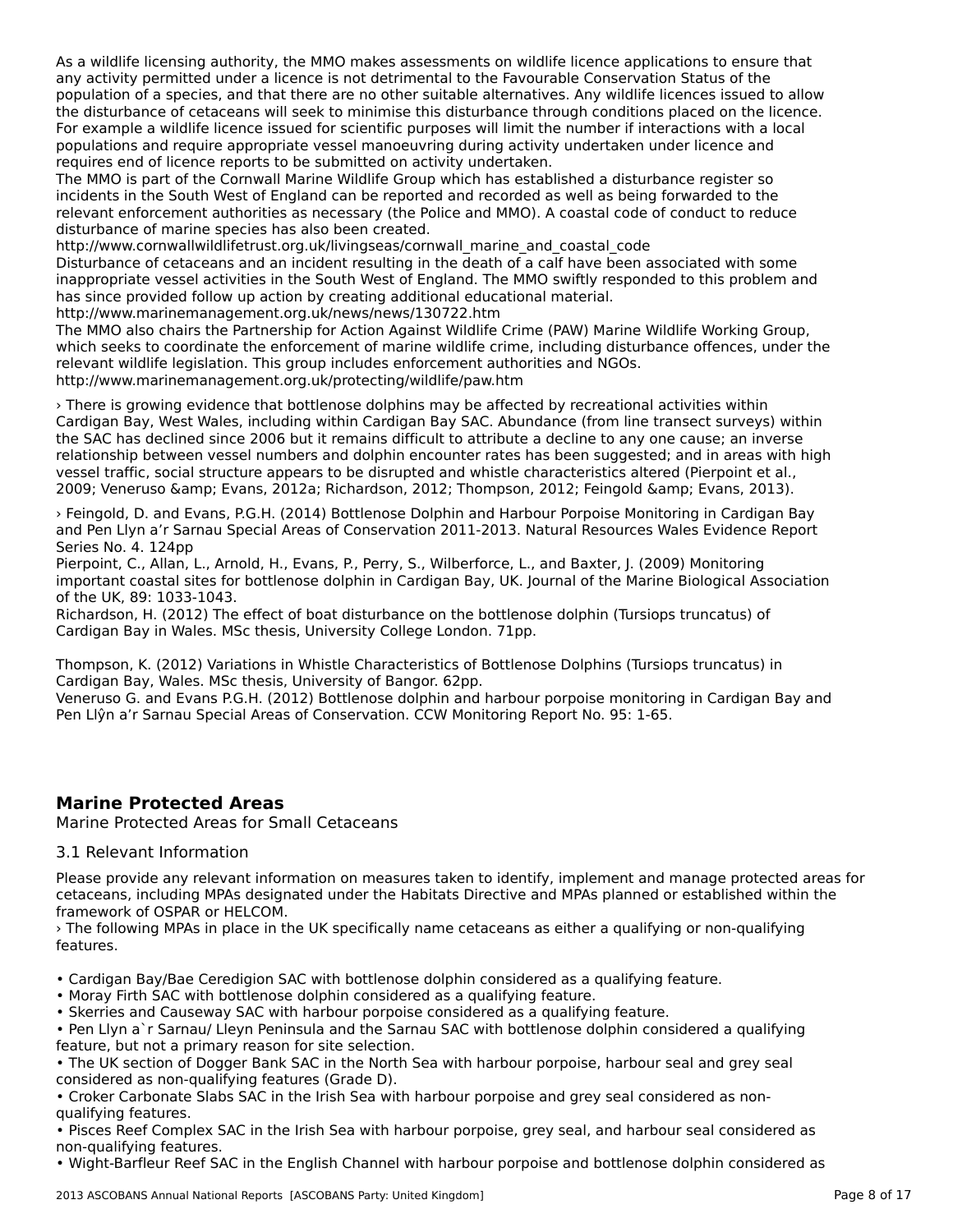non-qualifying features.

• Pobie Bank Reef and Solan Bank Reef in the Scottish offshore region with harbour porpoise, harbour seal and grey seal considered as non-qualifying features.

grey sear considered as non-qualirying reatures.<br>Other protected areas such as Special Area of Conservation (SACs) and Marine Conservation Zones (MCZs) in place for other features in the UK (and the management measures associated with them) will also indirectly place for other reatures in the ok (and the management in  $\alpha$ Recent work

• During 2013 work has been on-going by the Joint Nature Conservation Committee (JNCC) to analyse the most up-to-date and extensive dataset on harbour porpoise with the aim of determining whether any further areas suitable for designation as a SAC are present in UK waters. This work will continue throughout 2014.areas suitable for designation as a 3AC are present in on waters. This work will continue throughout 2014.<br>• The Marine (Scotland) Act and Marine and Coastal Access Act includes new powers for Nature Conservation The Marine (Scotland) Act and Marine and Coastal Access Act includes new powers for Nature Conservational importance and meet<br>Marine Protected Areas in the seas around Scotland, to recognise features of national importance international commitments for developing a network of MPAs. Scottish Natural Heritage and the Joint Nature Conservation Committee, as part of the Marine Scotland-led Scottish MPA Project, have identified MPA search features (marine habitats and species) to guide the selection of Nature Conservation MPAs. Within Scottish territorial waters three species of cetaceans, Risso's dolphin, white-beaked dolphin and minke whale have been identified as MPA search features. Work is ongoing to review three MPA search locations for these species and SNH intends to provide advice to Scottish Government in 2014 on whether or not they should be considered for designation. Further information on this project can be found at

http://www.snh.gov.uk/protecting-scotlands-nature/protected-areas/national-designations/marine-protectedareas-(mpa)/ and http://www.scotland.gov.uk/Topics/marine/marine-environment/mpanetwork

• The results of site condition monitoring of the bottlenose dolphin SAC in the Moray Firth was published in 2012: SNH Commissioned Report 512: Site Condition Monitoring of bottlenose dolphins within the Moray Firth Special Area of Conservation: 2008-2010. http://www.snh.gov.uk/publications-data-andresearch/publications/search-the-catalogue/publication-detail/?id=1893

• Natural Resources Wales commissioned the monitoring of bottlenose dolphin and harbour porpoise in Cardigan Bay and Pen Llŷn a'r Sarnau Special Areas of Conservation from 2011-2013. Feingold D. and Evans P.G.H 2014 Bottlenose Dolphin and Harbour Porpoise Monitoring in Cardigan Bay and Pen Llŷn a'r Sarnau P.G.TT 2014 Bottleriose Dolphin and Tranbodi Porporse Monitoring in Cardigan Bay and Pen Liyn a Fisami<br>Special Areas of Conservation 2011 - 2013. NRW Evidence Report Series Report No: 4, 120 pp, Natural Resources Wales, Bangor.

resources wares, bangon.<br>• WDC conducted boat based field surveys off the north-east coast of the Isle of Lewis, in the Eye Peninsula to<br>but the summer of a search Location in the summer of 2013. They produced the followin Butt of Lewis MPA Search Location in the summer of 2013. They produced the following reports that are Preferant to cetacean issues in the ASCOBANS region: 'Making space for porpoises, dolphins and whales in UK relevant to cetacean issues in the ASCOBANS region: 'Making space for porpoises, dolphins and whales in UK seas: Harbour Porpoise Special Areas of Conservation, as part of a coherent network of marine protected areas for cetaceans': http://uk.whales.org/sites/default/files/making-space-for-uk-porpoises-dolphins-andareas ror ce<br>whales.pdf

› SWF continued to conduct boat-based line-transect surveys of bottlenose dolphins (and harbour porpoise) around Cardigan Bay and Pen Llyn a'r Sarnau SAC's and Isle of Anglesey, along with photo-ID studies of the dolphins. The project provides information on the distribution, population structure and abundance of dolphins. The project provides information on the distribution, population structure and abundance of<br>dolphins, porpoises and seals in the region. Winter surveys also took place in the Anglesey area of North Wales to which the species disperses seasonally. Acoustic monitoring has been conducted in Cardigan Bay, wales to which the species disperses seasonally. Acoustic monitoring has been conducted in cardigan bay,<br>using T-PODs and C-PODs (subject of a PhD by H. Nuuttila, based at the School of Ocean Sciences, University asing 1-1 ODs and C-1 ODs (subject<br>of Bangor obtained in early 2013).

An updated bottlenose dolphin photo-identification catalogue comprising 513 individuals spanning the years 1990 to 2011 was published on behalf of the Natural resources Wales (Feingold & Evans, 2014a, b).

#### 3.2 GIS Data

Please indicate where GIS data of the boundaries (and zoning, if applicable) can be obtained (contact email / website).  $\sum_{i=1}^{N} \sum_{j=1}^{N} \sum_{j=1}^{N} \sum_{j=1}^{N} \sum_{j=1}^{N} \sum_{j=1}^{N} \sum_{j=1}^{N} \sum_{j=1}^{N} \sum_{j=1}^{N} \sum_{j=1}^{N} \sum_{j=1}^{N} \sum_{j=1}^{N} \sum_{j=1}^{N} \sum_{j=1}^{N} \sum_{j=1}^{N} \sum_{j=1}^{N} \sum_{j=1}^{N} \sum_{j=1}^{N} \sum_{j=1}^{N} \sum_{j=1}^{N} \sum_{j=1}^{N} \sum_{j=1}^{N}$ 

• Cardigan Bay/Bae Ceredigion:

http://jncc.defra.gov.uk/protectedsites/sacselection/sac.asp?EUCode=UK0012712

• Moray Firth: http://jncc.defra.gov.uk/protectedsites/sacselection/sac.asp?EUCode=UK0019808

• Skerries and Causeway: http://jncc.defra.gov.uk/protectedsites/sacselection/sac.asp?EUCode=UK0030383

• Skerries and Causeway. Incp.//Jircc.defra.gov.dk/prote<br>• Pen Llyn a`r Sarnau/ Lleyn Peninsula and the Sarnau:

http://jncc.defra.gov.uk/protectedsites/sacselection/sac.asp?EUCode=UK0013117

- Dogger Bank: http://jncc.defra.gov.uk/protectedsites/sacselection/sac.asp?EUCode=UK0030352
- Croker Carbonate Slabs: http://jncc.defra.gov.uk/protectedsites/sacselection/sac.asp?EUCode=UK0030381
- Pisces Reef Complex: http://jncc.defra.gov.uk/protectedsites/sacselection/sac.asp?EUCode=UK0030379
- Wight-Barfleur: http://jncc.defra.gov.uk/ProtectedSites/SACselection/sac.asp?EUCode=UK0030380
- Pobie Bank Reef: http://jncc.defra.gov.uk/protectedsites/sacselection/sac.asp?EUCode=UK0030385<br>• Pobie Bank Reef: http://jncc.defra.gov.uk/protectedsites/sacselection/sac.asp?EUCode=UK0030385
- · Solan Bank Reef: http://jncc.defra.gov.uk/protectedsites/sacselection/sac.asp?EUCode=UK0030386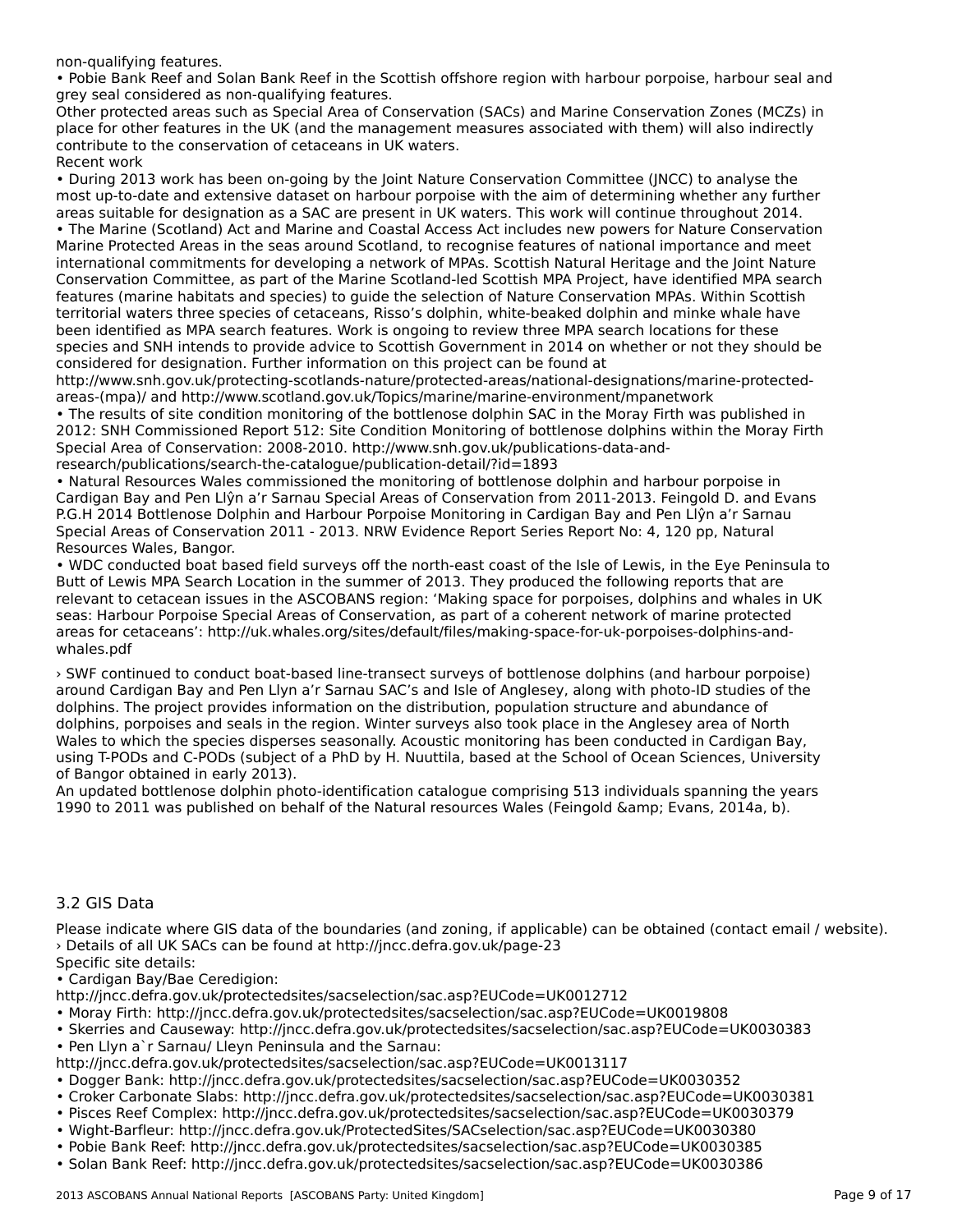Details of MPAs can also be found on the MMO website: http://www.marinemanagement.org.uk/protecting/conservation/index.htm.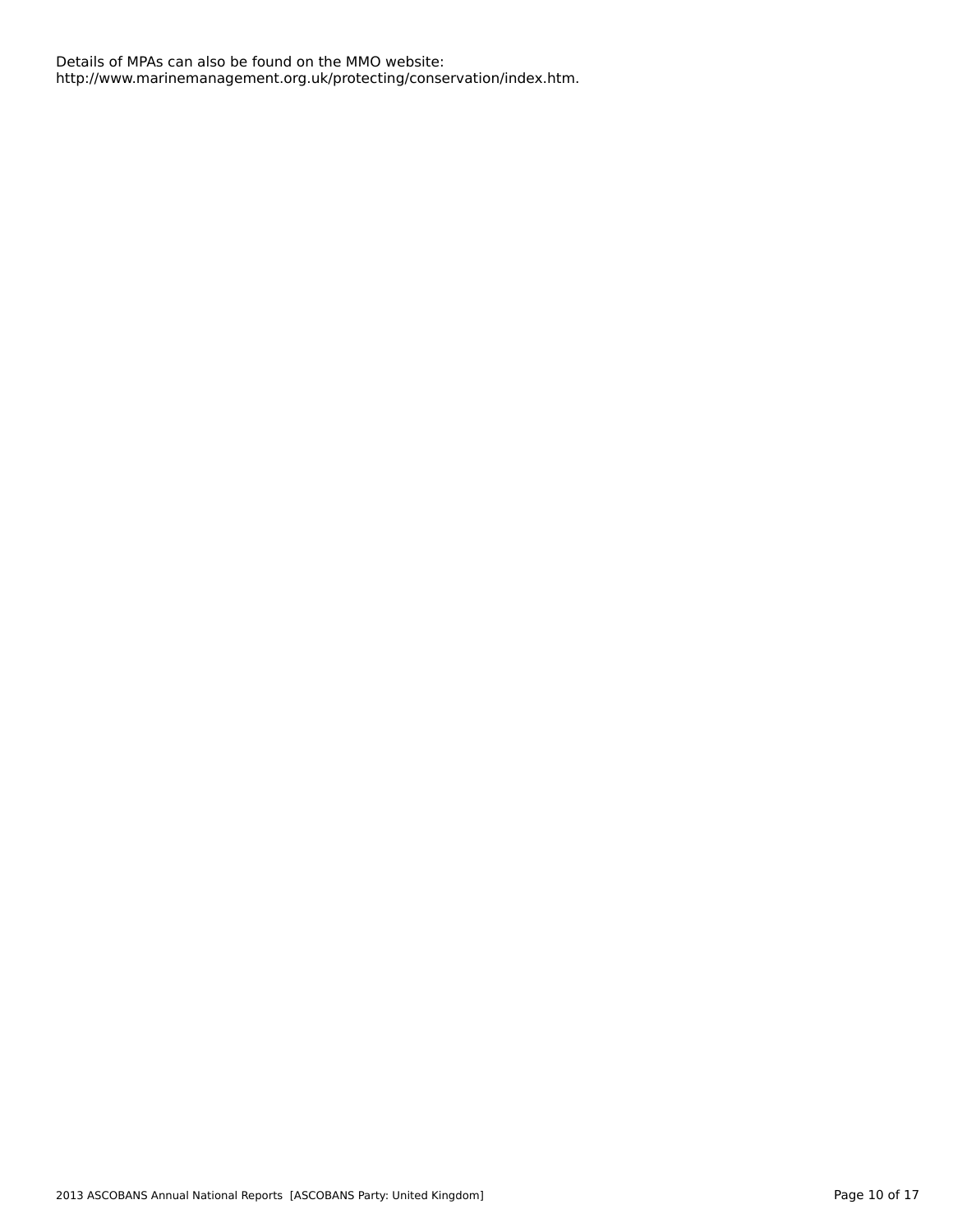## **Surveys and Research**

4.1 Abundance, Distribution, Population Structure

Overview of Research on Abundance, Distribution and Population Structure

› In 2006, the Joint Cetacean Protocol (JCP) project (see http://jncc.defra.gov.uk/page-5657) was initiated. The of the zood, the joint cetacean Frotocol (JCF) project (see http://jncc.defra.gov.dk/page-5057) was imidated.<br>JCP assembled disparate effort-related cetacean sightings datasets from all major sources covering north-west European Atlantic waters e.g. SCANS I & II; CODA surveys; ESAS; SWF; Atlantic Research Coalition (ARC). It also included data from non-governmental and marine renewable industry sources. The JCP is intended to it also included data from non-governmental and manne reflewable mudstry sources. The JCF is intendi-<br>support the identification of trends in distribution and relative abundance but will not generate precise support the identification of trends in distribution and relative abundance but will not generate precise<br>abundance estimates. The Phase III analysis was completed in early 2013, resulting in species specific density layers at the UK scale. Power analysis concluded that the annual population change detectable with goodlayers at the OK scale. Fower analysis concidued that the annual population of the species.<br>power (&gt;0.8), lay between 6% and 40%, depending on the species.

Three years of annual monitoring of cetaceans has been carried out in Cardigan Bay and Pen Llyn a'r Sarnau SACs (completed in 2013). This was contracted to the Sea Watch Foundation by Natural Resources Wales (NRW). The interim report can be found at http://www.seawatchfoundation.org.uk/wp-

content/uploads/2013/06/CCW-Monitoring-Report-2012.pdf. The full report is available from NRW on request [Feingold D. and Evans P.G.H 2014 Bottlenose Dolphin and Harbour Porpoise Monitoring in Cardigan Bay and Pen Llŷn a'r Sarnau Special Areas of Conservation 2011 - 2013. NRW Evidence Report Series Report No: 4, 120 pp, Natural Resources Wales, Bangor]. In addition, in 2013 NRW commissioned the Sea Watch Foundation to conduct ad-hoc photo-ID surveys of bottlenose dolphins around the coast of Anglesey and data from these are currently being compiled.

WDC conducted photo-ID surveys off the Isle of Lewis in Scotland in 2013 and 2014.

› Systematic offshore vessel-based surveys were conducted by SWF in various parts of the UK (Irish Sea, Hebrides, Grampian Region, Shetland, and Eastern England), and regular systematic land-based watches took place in locations all around the British Isles. Most effort was between April and October.

place in locations an around the British isles. Most enote was between April and October.<br>Sightings survey data collected by SWF over the last twenty years contributed to a spatio-temporal analysis of abundance trends by CREEM, University of St Andrews (Paxton et al., 2012). A second edition of an Atlas of abundance trends by CKLLM, University of St Andrews (Faxton et al., 2012). A second edition of an Atlas<br>marine mammals of the Irish Sea was published (Baines &amp; Evans, 2012), reinforcing earlier findings manne manimals of the first foed was published (ballies wamp, Evans, 2012), relinorcing earlier f<br>(Baines &amp; Evans, 2009), funded by the Countryside Council for Wales. The atlas results were subsequently modelled using sensitivity indices developed to assess vulnerabilities of different species to subsequently modelled dsing ser<br>different types of fishing activity.

The population structure of the six major marine mammal species occurring in Welsh waters was reviewed for The population structure of the six major marked that

## 4.2 Technological Developments

New Technological Developments

› The Sea Mammal Research Unit (SMRU) has been developing new methods to track porpoises underwater using three dimensional drifting wide aperture passive acoustic arrays with funding from the Scottish Government.

Improved towed arrays are also being developed to estimate porpoise density more accurately, by localising trains of echolocation clicks.

WDC organised a workshop at the International Marine Conservation Committee on noise reduction wDC organised a workshop<br>technologies for pile driving

#### 4.3 Other Relevant Research

› Other research, including from the voluntary sector includes:

The Institute of Zoology organised and chaired an international workshop on "Euthanasia protocols to optimize welfare concerns for stranded cetaceans" at the Zoological Society of London over 11-13th September. The wehare concerns for stranged cetacearis factile 20010gical Society of Eondon over 11-13th September. The<br>workshop was convened under the auspices of the International Whaling Commission (IWC), through funding workshop was convened under the auspices or the international whaling commission (ivec), through funding<br>from the UK and Norwegian governments. 30 people from 13 countries attended the workshop. A number of appropriate techniques (both chemical and physical) were discussed and a range of presentations were given. appropriate techniques (both chemical and physical) were discussed and a range of presentations were given<br>A report of the workshop was submitted to the IWC Scientific Committee for consideration, and has now been which disseminated via the two website. It is hoped that the outputs will provide resource/s for stranding networks internationally to help practically tackle strandings and associated welfare concerns.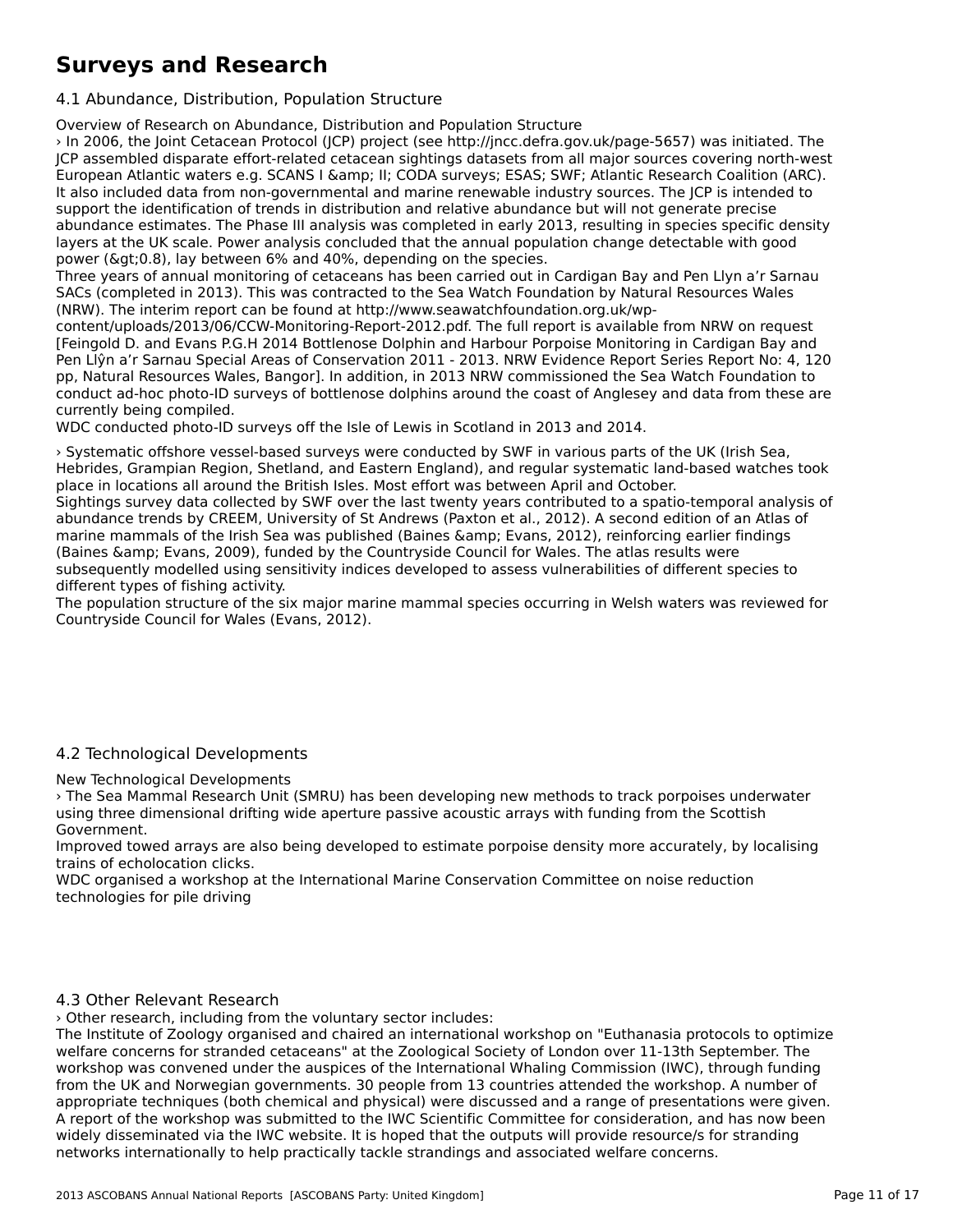Papers from the meeting can be found at http://iwc.int/eptowcfsc2013. The final report of the workshop can be found at http://iwc.int/iwc-report-published-on-stranded-cetaceans-euthana.

> An updated review of climate change impacts upon marine mammals in UK and adjacent waters was conducted by Evans & Bjørge (2014).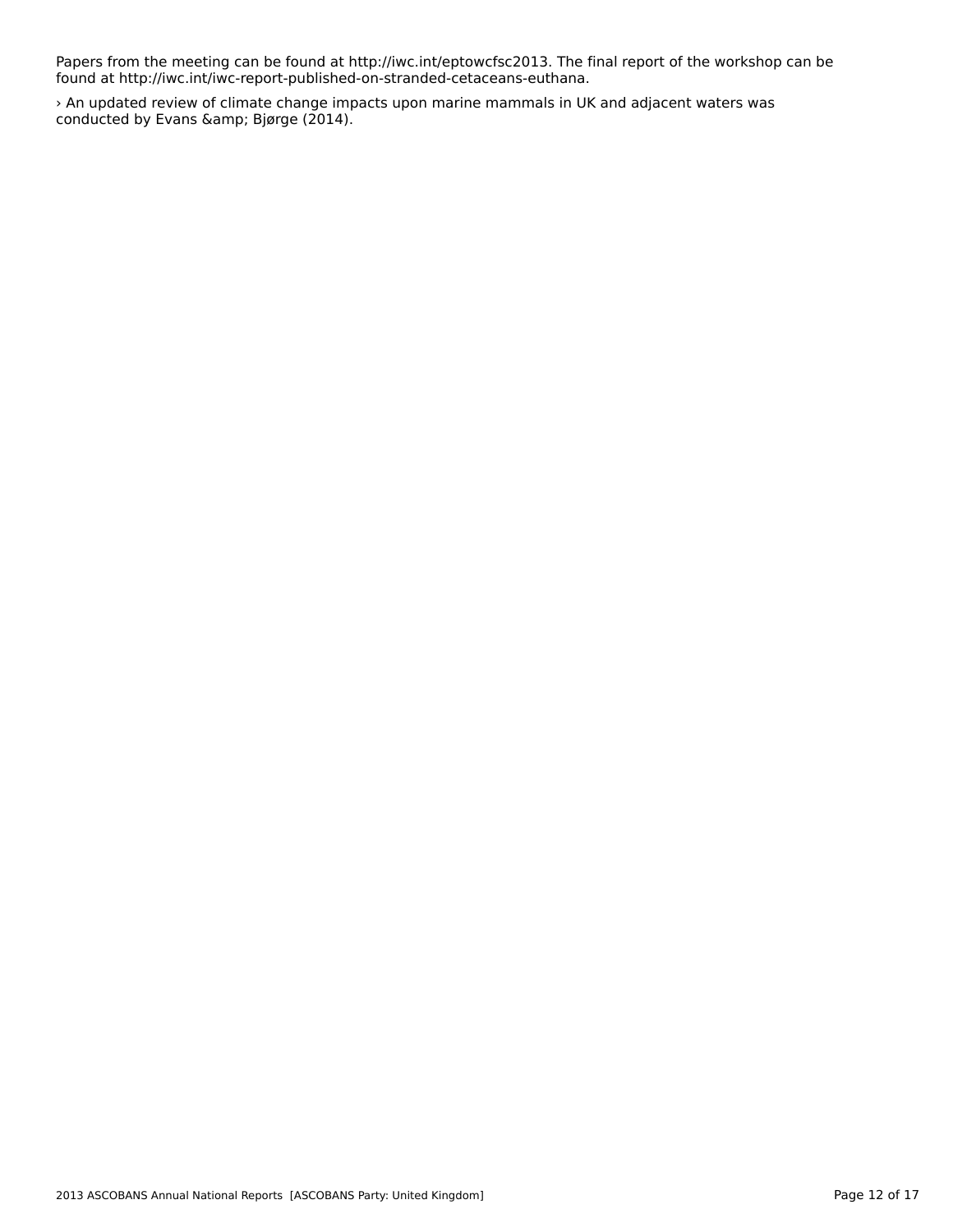## **Use of Bycatches and Strandings**

### **Post-Mortem Research Schemes**

5.1 Contact Details

Contact details of research institutions and focal point › UK Cetacean Strandings Investigation Programme (CSIP). Contact point- Rob Deaville, Institute of Zoology, Regents Park, London, NW1 4RY, ENGLAND. rob.deaville@ioz.ac.uk www.ukstrandings.org www.ukstranunigs.org<br>Natural Resources Wales – Dr Thomas Stringell, Senior Marine Mammal Ecologist tom.stringell@naturalresourceswales.gov.uk

## 5.2 Methodology

Methodology used (reference, e.g. publication, protocol) › Methodology in Deaville and Jepson et al (2011) followed; *I* Methodology in Deaville and Jepson et at (2011) followed,<br>Deaville and Jepson (compilers) (2011) CSIP Final Report for the period 1st January 2005-31st December 2010. http://randd.defra.gov.uk/Document.aspx?Document=FinalCSIPReport2005 nttp://randd.defra.gov.dx/Document.asp/<br>2010\_finalversion061211released[1].pdf

## 5.3 Samples

Collection of samples (type, preservation method)

› A range of samples are routinely collected according to the method of Deaville and Jepson et al (2011). A variety of tissues are routinely sampled for any bacteriological, virological and/or histopathological variety of ussues are fourfliely sampled for any bacteriological, virological and/or instopatific<br>investigations when deemed appropriate. A number of preservation methods are employed; • stored frozen at -20oC or -80oC;

• stored in 70% ethanol (parasites);

• stored in 70% ethanor (parasites),<br>• or in 10% buffered formalin (fixed samples)

#### 5.4 Database

Database (number of data sets by species, years covered, software used, online access) › The CSIP holds data on nearly 11700 cetaceans reported stranded around the UK between 1990 and present The CSIP holds data on hearty 11700 Cetaceans reported stranded around the OK between 1990 and p<br>day. In addition, detailed pathological data is also held on over 3300 UK stranded cetaceans which were routinely recorded in a web-accessed recorded relation. Data concerns the database (http://database.org). A proportion of database (http://database.org). A proportion of database (http://database.org). A proportion of data routinely recorded in a web-accessed relational database (http://data.ukstrandings.org). A proportion of data held on this system is also made available to the public via a Defra funded portal, the NBN gateway (www.nbn.org.uk/).

## 5.5 Additional Information

Additional information (e.g. website addresses, intellectual property rights, possibility of a central database) › The CSIP is co-funded by Defra, Scottish Government and Welsh Government, with additional funding also provided by Natural Resources Wales.

provided by ivatural nesources wales.<br>Further information on the CSIP is available at www.ukstrandings.org. Intellectual property rights to the data directly generated as a result of CSIP research belong to Defra.

#### **Activities and Results**

#### 5.6 Necropsies

Number of necropsies carried out in the reporting period

| <b>Number</b><br>______ | Recorded cause of death |
|-------------------------|-------------------------|
|                         |                         |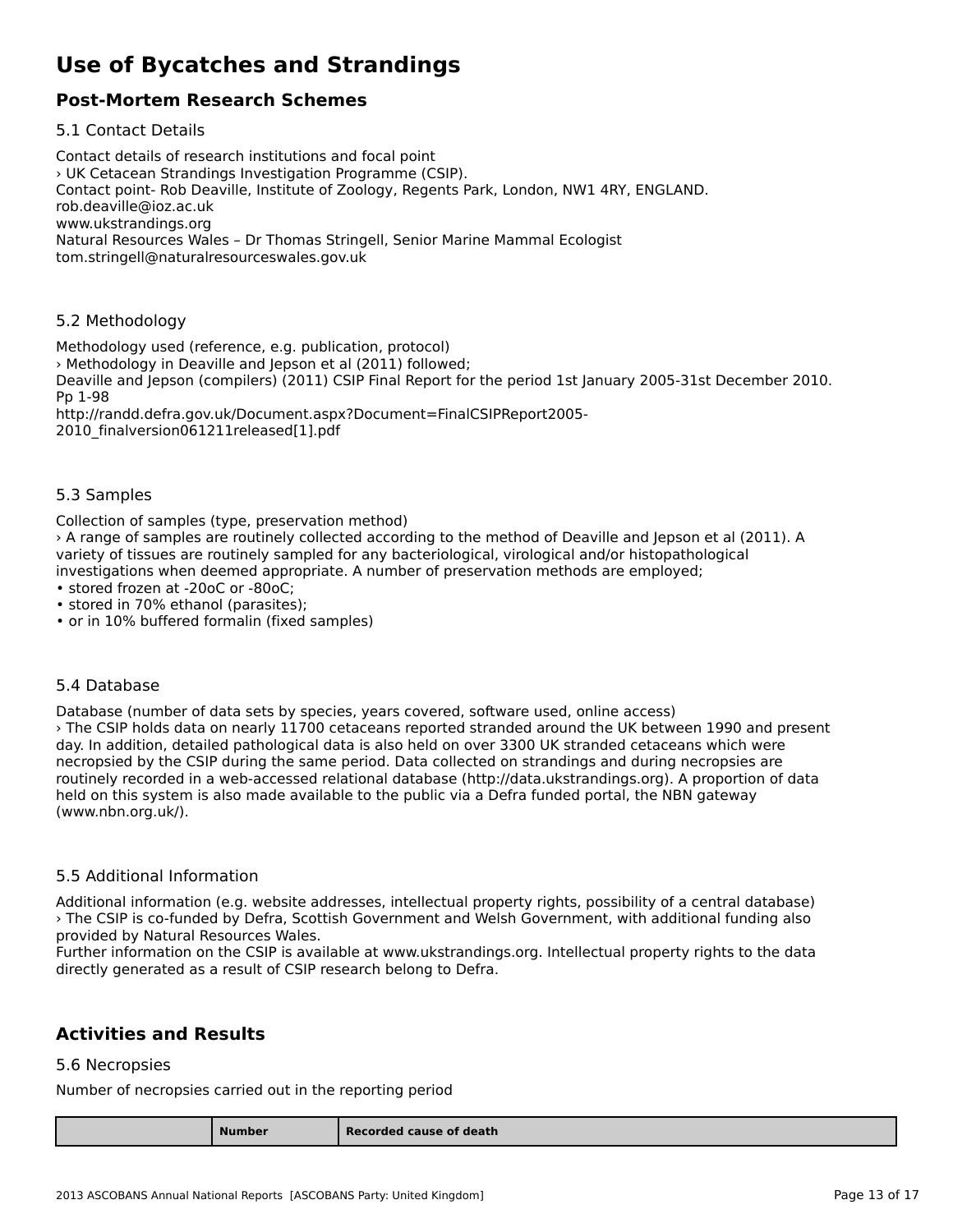| Phocoena phocoena                      | 95                                | Bycatch ( $n=16$ ), Bottlenose Dolphin Attack ( $n=15$ ), Starvation ( $n=14$ ), Starvation (neonate) ( $n=9$ ),<br>Live Stranding (n=7), Generalised Bacterial Infection (n=6) Pneumonia, Parasitic (n=5), Physical<br>Trauma, unidentified cause ( $n=5$ ), Others ( $n=5$ ), Physical Trauma, Boat/Ship Strike ( $n=3$ ), Gastritis<br>$\&$ /or Enteritis (n=2), Pneumonia, Mycotic (n=2), Pneumonia, Bacterial (n=1), Grey Seal Attack<br>$(n=1)$ , (Meningo)encephalitis (n=1), Neoplasia (n=1), Not Established (n=2). |
|----------------------------------------|-----------------------------------|------------------------------------------------------------------------------------------------------------------------------------------------------------------------------------------------------------------------------------------------------------------------------------------------------------------------------------------------------------------------------------------------------------------------------------------------------------------------------------------------------------------------------|
| Tursiops truncatus                     | $\mathbf{1}$                      | Live Stranding $(n=1)$                                                                                                                                                                                                                                                                                                                                                                                                                                                                                                       |
| Delphinus delphis                      | 20                                | Bycatch (n=7), Others (n=3), Live Stranding (n=2), Starvation (n=2), (Meningo)encephalitis (n=1),<br>Generalised Bacterial Infection (n=1), Physical Trauma, Boat/Ship Strike (n=1), Neonatal death<br>$(n=1)$ , Not Established $(n=2)$ .                                                                                                                                                                                                                                                                                   |
| Stenella coeruleoalba                  | 6                                 | Starvation ( $n=3$ ), (Meningo)encephalitis ( $n=1$ ), Pneumonia, Parasitic ( $n=1$ ), Physical Trauma,<br>unidentified cause $(n=1)$                                                                                                                                                                                                                                                                                                                                                                                        |
| Grampus griseus                        |                                   |                                                                                                                                                                                                                                                                                                                                                                                                                                                                                                                              |
| Globicephala melas                     | 6                                 | Live Stranding (n=3), (Meningo)encephalitis (n=2), Starvation (neonate) (n=1)                                                                                                                                                                                                                                                                                                                                                                                                                                                |
| Globicephala<br>macrorhynchus          |                                   |                                                                                                                                                                                                                                                                                                                                                                                                                                                                                                                              |
| Lagenorhynchus<br>albirostris          | 3                                 | Live Stranding ( $n=2$ ), Physical Trauma ( $n=1$ )                                                                                                                                                                                                                                                                                                                                                                                                                                                                          |
| Lagenorhynchus acutus                  |                                   |                                                                                                                                                                                                                                                                                                                                                                                                                                                                                                                              |
| Orcinus orca                           |                                   |                                                                                                                                                                                                                                                                                                                                                                                                                                                                                                                              |
| Hyperoodon ampullatus                  |                                   |                                                                                                                                                                                                                                                                                                                                                                                                                                                                                                                              |
| Mesoplodon bidens                      | 3                                 | Live Stranding ( $n=2$ ), Physical Trauma, Boat/Ship Strike ( $n=1$ )                                                                                                                                                                                                                                                                                                                                                                                                                                                        |
| Kogia breviceps                        | $\mathbf{1}$                      | Live Stranding $(n=1)$                                                                                                                                                                                                                                                                                                                                                                                                                                                                                                       |
| Other (please specify<br>under number) | 6 : Balaenoptera<br>acutorostrata | Entanglement ( $n=3$ ), Generalised Bacterial Infection ( $n=1$ ), Live Stranding ( $n=1$ ), Physical Trauma,<br>Boat/Ship Strike (n=1)                                                                                                                                                                                                                                                                                                                                                                                      |
| Other (please specify<br>under number) | 1: Balaenoptera<br>physalus       | (Meningo)encephalitis (n=1)                                                                                                                                                                                                                                                                                                                                                                                                                                                                                                  |
| Other (please specify<br>under number) | 1 : Megaptera<br>novaeangliae     | Not Established (n=1)                                                                                                                                                                                                                                                                                                                                                                                                                                                                                                        |
| Other (please specify<br>under number) |                                   |                                                                                                                                                                                                                                                                                                                                                                                                                                                                                                                              |
| Other (please specify<br>under number) |                                   |                                                                                                                                                                                                                                                                                                                                                                                                                                                                                                                              |
| Other (please specify<br>under number) |                                   |                                                                                                                                                                                                                                                                                                                                                                                                                                                                                                                              |

#### 5.7 Other Relevant Information

Please provide any other relevant information on post-mortem / stranding schemes

› NB Causes of death in some individuals are provisional and pending the results of follow up analyses. Finalised causes of death will be given in the CSIP 2013 annual report to Defra and the Devolved Administrations in the UK, which will be shortly published at;

Administrations in the OK, which will be shortly published at,<br>http://randd.defra.gov.uk/Default.aspx?Menu=Menu&amp;Module=More&amp;Location=None&amp;ProjectID nttp://ianuu.uenia.gov.uk/Default.aspx:Menu—Menu&amp,Module—More&amp,Eocation—Norle&amp,FrojectiD<br>=17835&amp;FromSearch=Y&amp;Publisher=1&amp;SearchText=strandings&amp;SortString=ProjectCode& amp;SortOrder=Asc&Paging=10#Description.

› CSIP

, esir<br>The CSIP Annual Report to Defra for the period 1st January-31st December 2012 may be accessed via the<br>following links following link:<br>http://randd.defra.gov.uk/Document.aspx?Document=11840\_FINALUKCSIPAnnualReport2012.pdf

nttp://randu.uerra.gov.uk/Document.aspx:L<br>Scottish Marine Animal Strandings Scheme

This is an on-going project which provides a systematic and coordinated approach to the surveillance of marine animal strandings. It builds on the wider UK Cetacean Strandings Investigation Programme (CSIP) which is supported by Scottish Government. It aims to collate, analyze and report data for all cetacean, militims supported by Scottish Government. It alms to collate, analyze and report data for all cetaceari,<br>marine turtle, seal and basking shark strandings around the Scottish coast; to determine the causes of death; niame turne, sear and basking shark strandings around the Scottish coast, to determine the causes or c<br>and to undertake surveillance on the incidence of disease in stranded cetaceans in order to identify any substantial new threats to their conservation status. See: http://www.strandings.org/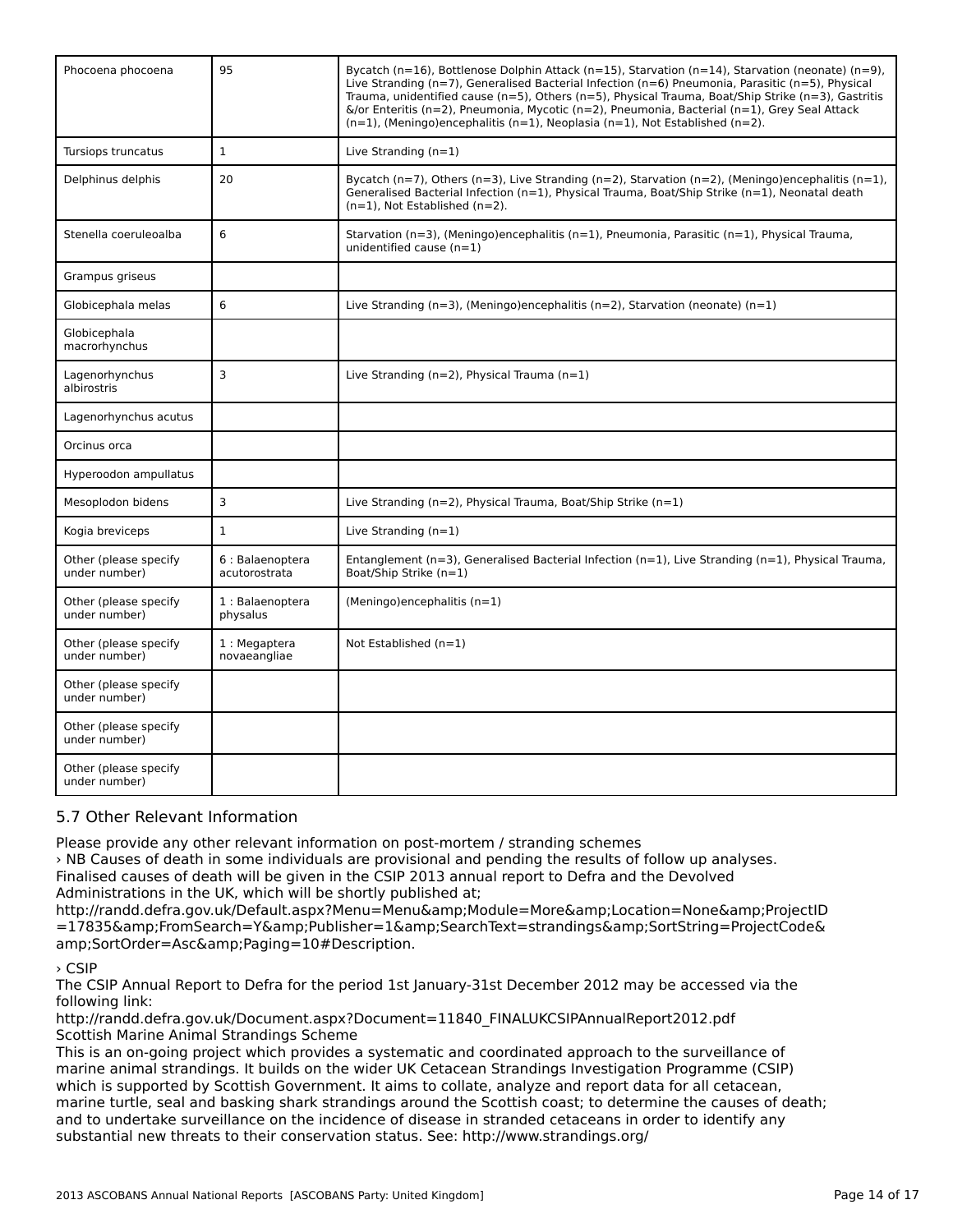## **Relevant New Legislation, Regulations and Guidelines**

6.1 New Legislation, Regulations and Guidelines

Please provide any relevant information

› The Exclusive Economic Zone Order 2013 came into force on 31st March 2014. This boundary relates to rights under Part V of the United Nations Convention on the Law of the Sea. The new Exclusive Economic Zone (EEZ) replaces the 200nm fishing limit.

Implementation and enforcement of the Council Regulation (EC) 812/2004 was set into force on 1 July 2013. miplementation and emorcement of the Council Regulation (EC) 612/2004 was set into force on 1 july 201<br>The Marine Management Organisation (MMO) is responsible for enforcement in English and Welsh waters, The Marine Management Organisation (MMO) is responsible for emorcement in English and Weish Waters,<br>whilst Marine Scotland is responsible in Scottish Waters. This regulation requires each member state to reduce wrinst marrie Scotianu is responsible in Scottish waters. This regulation requires each member state to reduce<br>cetacean by-catch through the use of acoustic deterrent devices (pingers), attached to nets, and applies in all of ICES area IV of the North Sea, and areas VII d, e, f, g, h and j.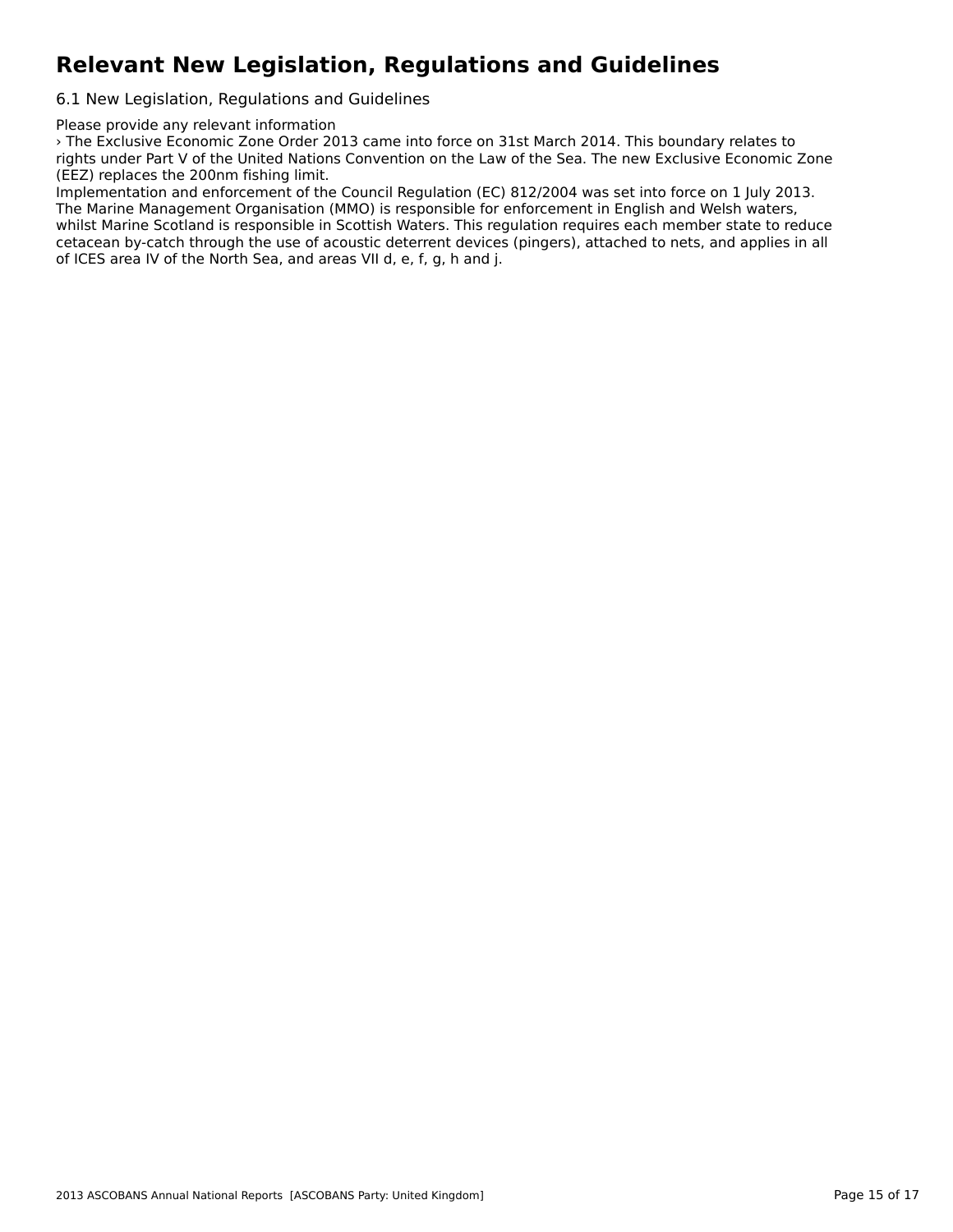## **Public Awareness and Education**

#### 7.1 Public Awareness and Education

Please report on any public awareness and education activities to implement or promote the Agreement to the general riease report on any put<br>public and to fishermen.

› The Natural History Museum (NHM) held a one day meeting on 20th September 2013 to mark the centenary of strandings data collection in the UK. A range of presentations were given, including some covering the work of the CSIP.

CSIP staff from NHM and Zoological Society of London (ZSL) also helped run a stall on UK strandings/cetaceans at 'Science Uncovered' at the Natural History Museum on 27th September. Skeletal material, parasites and fixed material was on display, along with a video of a short-beaked common dolphinstranding necropsy carried out at ZSL. Over 10000 people attended on the evening. (http://www.nhm.ac.uk/natureplus/community/general/science).

 The role of ASCOBANS was publicised throughout both events. The work of the CSIP in the UK (and the role of The fole of ASCOBANS was publicised diffugition both events. The work of the CSIP in the OK (and the fole of<br>ASCOBANS) has also been publicised during 2013 through numerous presentations, demonstration necropsies and social media activity by CSIP staff e.g.http://www.facebook.com/pages/Cetacean-Strandings-Investigation-Programme-UK-

e.g.nc.p.//www.iacebook.com/pa

Whale and Dolphin Conservation (WDC) reached out to more than 80,000 people through its Wildlife Centre's whale and Dolphin Conservation (WDC) reached out to more than 60,000 people through its whalle Centr<br>and Shorewatch volunteer programme in Scotland. They have also continued to provide advice, ideas and and shorewatch volunteer programme in scotiand. They have also continued to provide advice, ideas and<br>assistance with facts, proofing and language to the development of the ASCOBANS website Kids Zone section.

<sup>></sup> The twelfth annual National Whale & amp; Dolphin Watch week was organised by Sea Watch Foundation between 27 July and 4 August. Dedicated effort-based watches were conducted at 78 sites and from ten vessels around the British Isles from Shetland to the Isle of Scilly and Channel Islands. More than 500 persons participated directly in the event with 900 hours of observation effort, resulting in 970 sightings involving ten cetacean species (in descending order of frequency: harbour porpoise, bottlenose dolphin, minke whale, shortbeaked common dolphin, white-beaked dolphin, Risso's dolphin, killer whale, Atlantic white-sided dolphin, beaked common doipmit, white-beaked doipmit, Kisso's doipmit, Killer wriale, Adartic writte-slued doipmit,<br>humpback whale, and sei whale). The event received widespread regional and national media coverage. A full numpback whale, and ser whale). The report was published (Gibas, 2013).

Sea Watch continued to run a Dolphin Adoption scheme aimed particularly at children, to encourage them to take on individual responsibility for safeguarding photo-identified dolphins and to follow their fortunes. take off individual responsibility for safeguarding photo-identified dolphins and to follow their fortunes.<br>Other educational and public awareness programmes were undertaken throughout the UK, with displays, lectures and training courses. Sea Watch also participated in the World Whale Conference held in Brighton on 15-16 March, with talks, species ID demonstrations and exhibits

### › Publications:

Banguera-Hinestroza, E., Evans, P.G.H., Mirimin, L., Reid, R.J., Mikkelsen, B., Couperus, A.S., Deaville, R., Banguera-minestroza, L., Evans, P.G.m., Mimmin, L., Reid, R.J., Mikkeisen, B., Couperus, A.S., Deaville, R.,<br>Rogan, E., and Hoelzel, A.R. (2014) Phylogeography and population dynamics of the Atlantic white-sided dolphin (Lagenorhynchus acutus) in the North Atlantic. Conservation Genetics, 10.1007/s10592-014-0578-z. abiprim (Lagenomynchus acutus) in the North Atlantic. Conservation defletics, 10.1007/310392-014-0370-2.<br>Baylis, A.J. (2013) An investigation of the relationship between reproductive success and home range of the bottlenose dolphin (Tursiops truncatus) in Cardigan Bay, West Wales. MSc thesis, University of Bangor. 46pp. Evans, P.G.H. and Baines, M.E. (2013) A methodology to assess the sensitivity of marine mammals to different fishing activities and intensities. CCW Policy Research Report No 12/6. 83pp.

Evans, P.G.H. and Bjørge, A. (2014) Impacts of climate change on marine mammals. Marine Climate Change Impacts Partnership (MCCIP) Science Review: 134-148.

mipacts Farthership (MCCIF) Science Review. 194-146.<br>Feingold, D. and Evans, P.G.H. (2014a) Bottlenose Dolphin and Harbour Porpoise Monitoring in Cardigan Bay and Pen Llŷn a'r Sarnau Special Areas of Conservation 2011-2013. NRW Evidence Report Series Report No. 4. and Fen Liyn a'r Samad Speciai Areas or G<br>Natural Resources Wales, Bangor. 124pp.

Feingold, D. and Evans, P.G.H. (2014b) Connectivity of Bottlenose Dolphins in Welsh Waters: North Wales Photo-Monitoring Interim Report. NRW Evidence Report Series Report No. 5. Natural Resources Wales, Bangor.Gibas, D. (2013) National Whale and Dolphin Watch 2013 Report. Sea Watch Foundation, New Quay, Wales. 18pp.

Lawton, J.A. (2013) Does the behaviour of bottlenose dolphins change in the presence of a vessel? MSc thesis,University of Aberdeen. 22pp.

Nuuttila, H.K., Meier, R., Evans, P.G.H., Turner, J.R., Bennell, J.D., and Hiddink, J.G. (2013) Identifying foraging behaviour of wild bottlenose dolphins (Tursiops truncatus) and harbour porpoises (Phocoena phocoena) with static acoustic dataloggers. Aquatic Mammals, 39(2): DOI 10.1578/AM.39.2.2013.

static acoustic dataloggers. Aquatic Marifinials, 39(2). Dor 10.1370/AM.39.2.2013.<br>Nuuttila, H., Thomas, L., Hiddink, J., Meier, R., Turner, J., Bennell, J., Tregenza, N. and Evans, P.G.H. (2013) Nuuttila, II., Thomas, E., Muulik, J., Meler, N., Turlier, J., Bennell, J., Negenza, N. and Evans, P.G.II. (2013)<br>Acoustic detection probability of bottlenose dolphins, Tursiops truncatus, with static acoustic dataloggers Cardigan Bay, Wales. Journal of the Acoustical Society of America, 134(3): 2596-2609.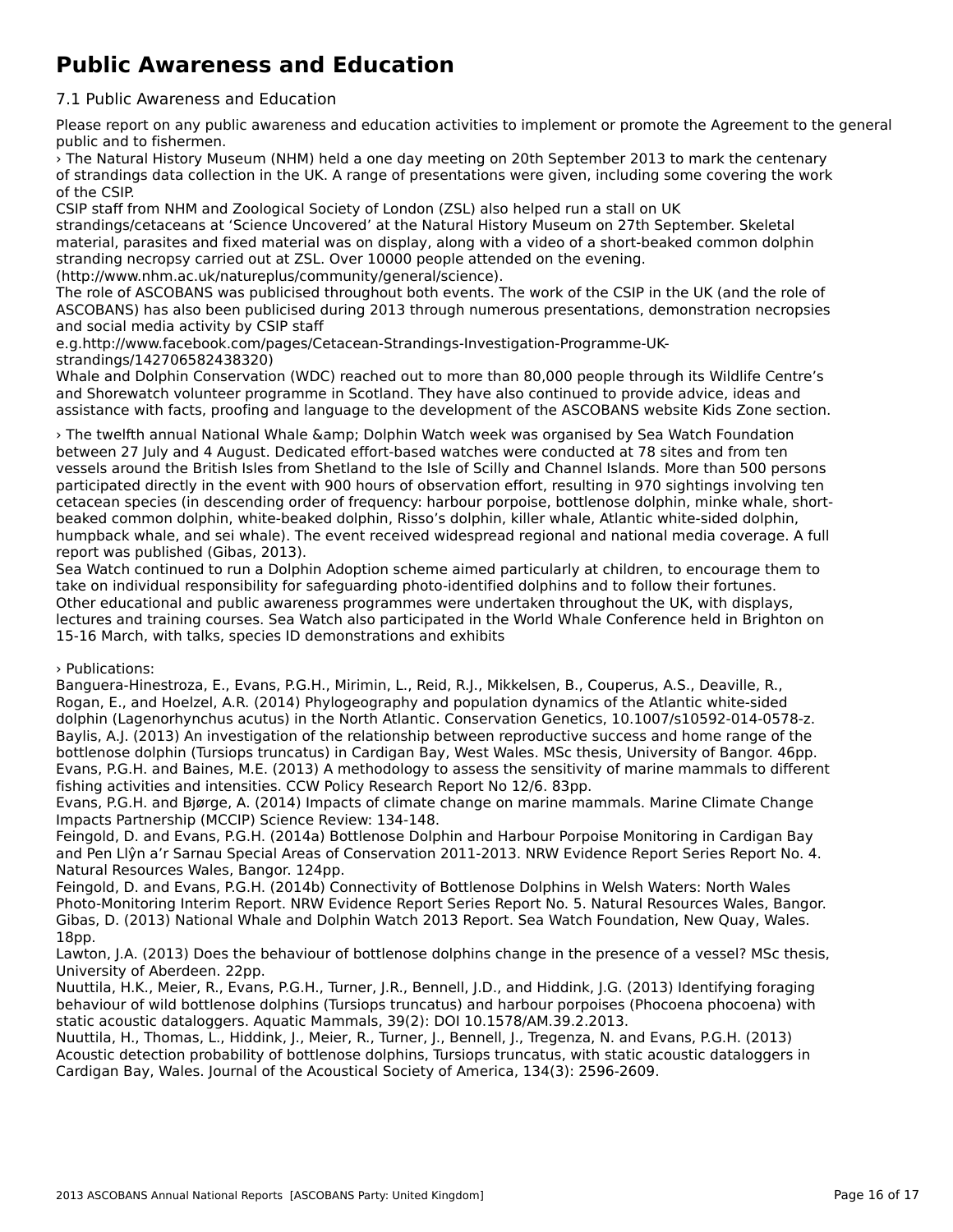## **Possible difficulties encountered in implementing the Agreement**

Difficulties in Implementing the Agreement

Please provide any relevant information › None